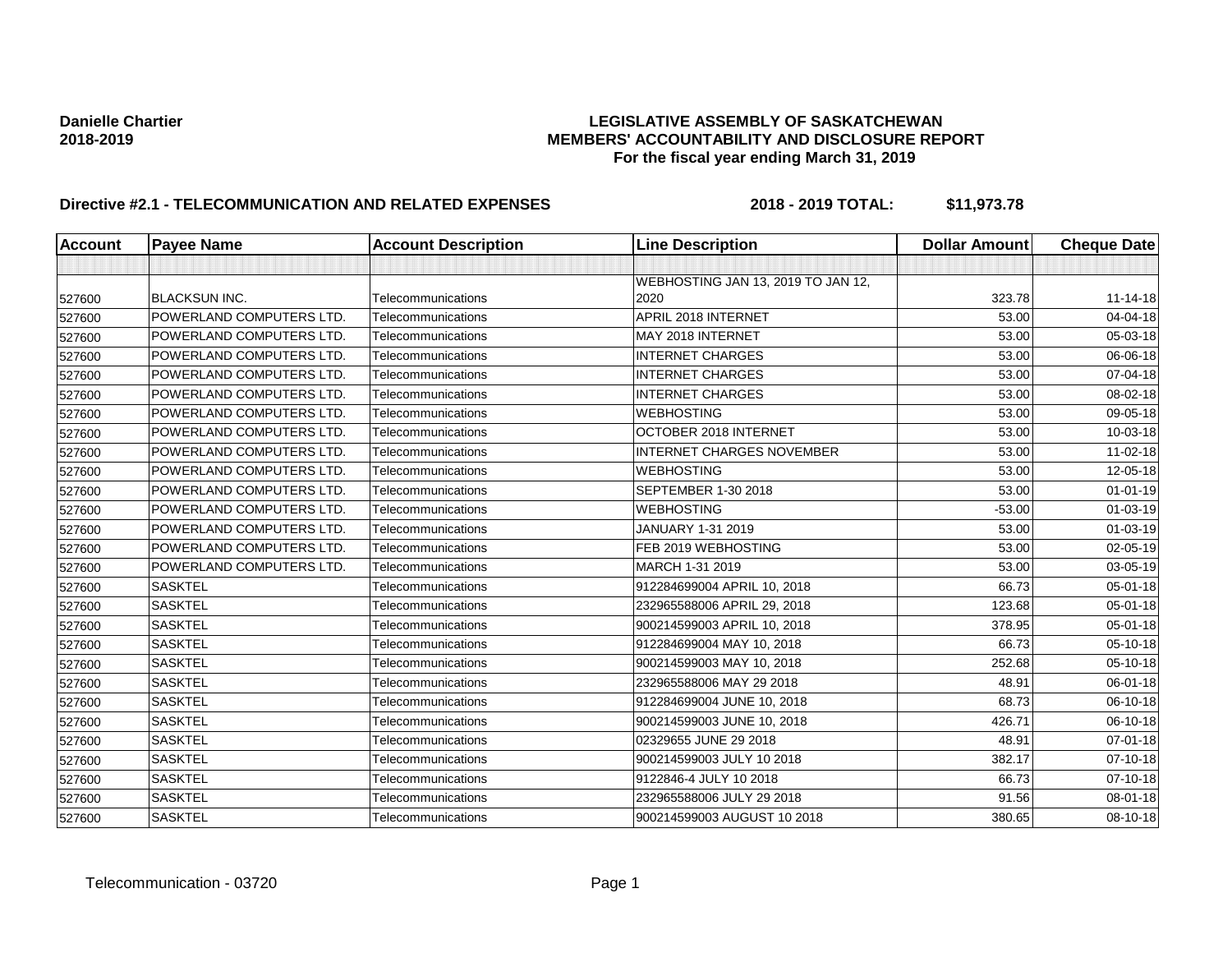| <b>Account</b> | <b>Payee Name</b> | <b>Account Description</b> | <b>Line Description</b>             | <b>Dollar Amount</b> | <b>Cheque Date</b> |
|----------------|-------------------|----------------------------|-------------------------------------|----------------------|--------------------|
|                |                   |                            |                                     |                      |                    |
| 527600         | <b>SASKTEL</b>    | Telecommunications         | 912284699004 AUGUST 10 2018         | 66.73                | 08-10-18           |
| 527600         | <b>SASKTEL</b>    | Telecommunications         | 232965588006 AUGUST 29 2018         | 48.91                | 09-01-18           |
| 527600         | <b>SASKTEL</b>    | Telecommunications         | 912284699004 SEPT 10 2018           | 66.73                | 09-10-18           |
| 527600         | <b>SASKTEL</b>    | Telecommunications         | 900214599003 SEPT 10 2018           | 378.37               | 09-10-18           |
| 527600         | <b>SASKTEL</b>    | Telecommunications         | 232965588006 SEPTEMBER 29, 2018     | 48.91                | $10 - 01 - 18$     |
| 527600         | <b>SASKTEL</b>    | Telecommunications         | 912284699004 OCTOBER 10, 2018       | 66.73                | 10-10-18           |
| 527600         | <b>SASKTEL</b>    | Telecommunications         | 900214599003 OCTOBER 10, 2018       | 381.55               | 10-10-18           |
| 527600         | <b>SASKTEL</b>    | Telecommunications         | 232965588006 OCT 29 2018            | 48.91                | $11 - 01 - 18$     |
| 527600         | <b>SASKTEL</b>    | Telecommunications         | 3 PHONE RENTAL 48 MONTHS            | 763.20               | 11-02-18           |
| 527600         | <b>SASKTEL</b>    | Telecommunications         | 91228469900404119 NOVEMBER 10, 2018 | 66.73                | 11-10-18           |
| 527600         | <b>SASKTEL</b>    | Telecommunications         | 95045049900304111 NOVEMBER 10, 2018 | 280.69               | 11-10-18           |
| 527600         | <b>SASKTEL</b>    | Telecommunications         | 900214599003 NOV 10 2018            | 1,550.25             | 12-01-18           |
| 527600         | <b>SASKTEL</b>    | Telecommunications         | 232965588006 NOV 29 2018            | 48.91                | 12-01-18           |
| 527600         | <b>SASKTEL</b>    | Telecommunications         | 232965588006 DEC 29 2018            | 49.96                | $01 - 01 - 19$     |
| 527600         | <b>SASKTEL</b>    | Telecommunications         | 232965588006 JAN 29 2019            | 261.33               | 02-01-19           |
| 527600         | <b>SASKTEL</b>    | Telecommunications         | 912284699004 JAN 10 2019            | 66.73                | 02-01-19           |
| 527600         | <b>SASKTEL</b>    | Telecommunications         | 950450499003 DEC 10 2018            | 204.79               | 02-01-19           |
| 527600         | <b>SASKTEL</b>    | Telecommunications         | 900214599003 JAN 10 2019            | 242.63               | 02-01-19           |
| 527600         | <b>SASKTEL</b>    | Telecommunications         | 950450499003 JAN 10 2019            | 204.66               | 02-01-19           |
| 527600         | <b>SASKTEL</b>    | Telecommunications         | 900214599003 DEC 10 2018            | 242.63               | 02-01-19           |
| 527600         | <b>SASKTEL</b>    | Telecommunications         | 912284699004 DEC 10 2018            | 66.73                | 02-01-19           |
| 527600         | <b>SASKTEL</b>    | Telecommunications         | 232965588006 FEBRUARY 28, 2019      | 48.91                | 03-01-19           |
| 527600         | <b>SASKTEL</b>    | Telecommunications         | 950450499003 FEB 10 2019            | 211.14               | 03-01-19           |
| 527600         | <b>SASKTEL</b>    | Telecommunications         | 912284699004 FEB 10 2019            | 68.73                | 03-01-19           |
| 527600         | <b>SASKTEL</b>    | Telecommunications         | 900214599003 FEB 10 2019            | 255.97               | 03-01-19           |
| 527600         | <b>SASKTEL</b>    | Telecommunications         | 900214599003 MAR 10 2019            | 242.63               | 03-10-19           |
| 527600         | <b>SASKTEL</b>    | Telecommunications         | 912284699004 MAR 10 2019            | 66.73                | 03-10-19           |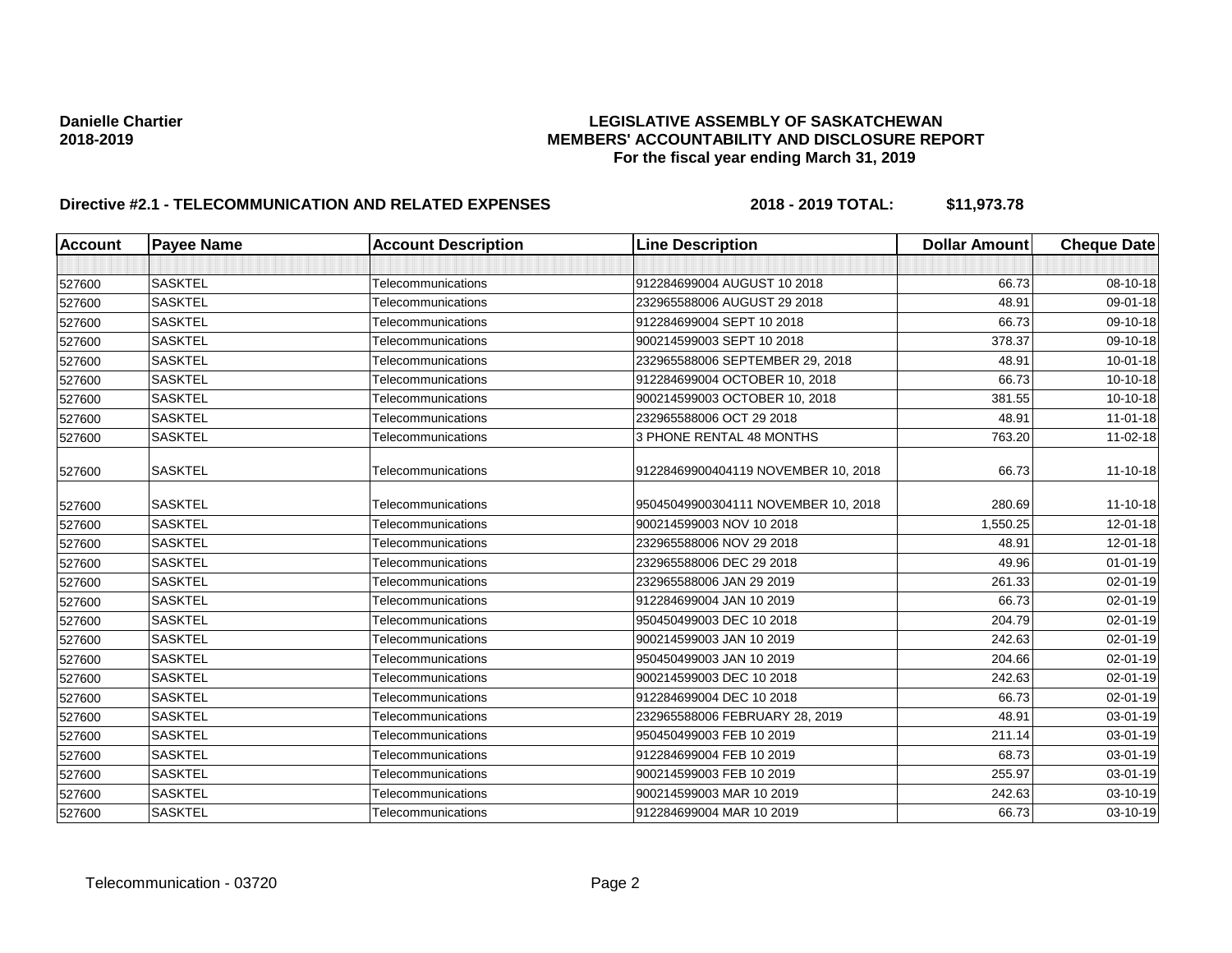| <b>Account</b> | <b>Payee Name</b>      | <b>Account Description</b> | <b>Line Description</b>         | <b>Dollar Amount</b> | <b>Cheque Date</b> |
|----------------|------------------------|----------------------------|---------------------------------|----------------------|--------------------|
|                |                        |                            |                                 |                      |                    |
| 527600         | <b>SASKTEL</b>         | Telecommunications         | RTV-CHARTIER CELL REIMBURSEMENT | $-323.36$            | 03-29-19           |
| 527600         | WHOLE WHEAT WEB DESIGN | Telecommunications         | <b>WEBSITE DESIGN</b>           | 42.40                | 12-03-18           |
| 527600         | WIRELESS AGE           | Telecommunications         | APPLE IPHONE 8                  | 418.83               | 11-16-18           |
| 530600         | <b>SASKTEL</b>         | Placement - Tender Ads     | 900214599003 APRIL 10, 2018     | 201.90               | 05-01-18           |
| 530600         | <b>SASKTEL</b>         | Placement - Tender Ads     | 900214599003 MAY 10, 2018       | 201.90               | 05-10-18           |
| 530600         | <b>SASKTEL</b>         | Placement - Tender Ads     | 900214599003 JUNE 10, 2018      | 201.90               | 06-10-18           |
| 530600         | <b>SASKTEL</b>         | Placement - Tender Ads     | 900214599003 JULY 10 2018       | 201.90               | 07-10-18           |
| 530600         | <b>SASKTEL</b>         | Placement - Tender Ads     | 900214599003 AUGUST 10 2018     | 201.90               | 08-10-18           |
| 530600         | <b>SASKTEL</b>         | Placement - Tender Ads     | 900214599003 SEPT 10 2018       | 201.90               | 09-10-18           |
| 530600         | <b>SASKTEL</b>         | Placement - Tender Ads     | 900214599003 OCTOBER 10, 2018   | 201.90               | 10-10-18           |
| 530600         | <b>SASKTEL</b>         | Placement - Tender Ads     | 900214599003 NOV 10 2018        | 201.90               | 12-01-18           |
| 530600         | <b>SASKTEL</b>         | Placement - Tender Ads     | 900214599003 DEC 10 2018        | 201.90               | 02-01-19           |
| 530600         | <b>SASKTEL</b>         | Placement - Tender Ads     | 900214599003 JAN 10 2019        | 201.90               | 02-01-19           |
| 530600         | <b>SASKTEL</b>         | Placement - Tender Ads     | 900214599003 FEB 10 2019        | 201.90               | 03-01-19           |
| 530600         | <b>SASKTEL</b>         | Placement - Tender Ads     | 900214599003 MAR 10 2019        | 201.90               | 03-10-19           |
|                |                        |                            |                                 |                      |                    |
|                |                        |                            |                                 |                      |                    |
|                |                        |                            |                                 |                      |                    |
|                |                        |                            |                                 |                      |                    |
|                |                        |                            |                                 |                      |                    |
|                |                        |                            |                                 |                      |                    |
|                |                        |                            |                                 |                      |                    |
|                |                        |                            |                                 |                      |                    |
|                |                        |                            |                                 |                      |                    |
|                |                        |                            |                                 |                      |                    |
|                |                        |                            |                                 |                      |                    |
|                |                        |                            |                                 |                      |                    |
|                |                        |                            |                                 |                      |                    |
|                |                        |                            |                                 |                      |                    |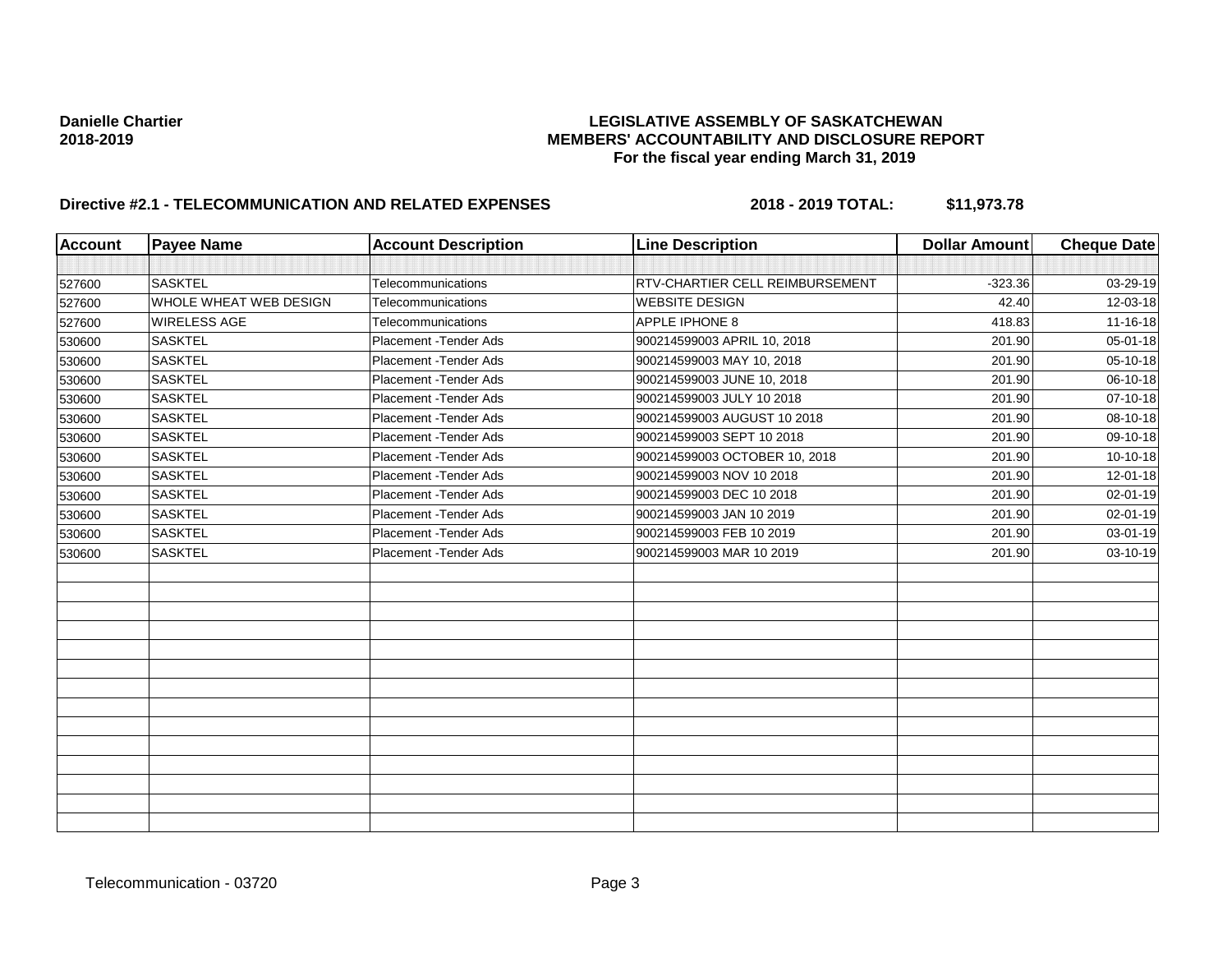| <b>Account</b> | Payee Name | <b>Account Description</b> | <b>Line Description</b> | <b>Dollar Amount</b> | <b>Cheque Date</b> |
|----------------|------------|----------------------------|-------------------------|----------------------|--------------------|
|                |            |                            |                         |                      |                    |
|                |            |                            |                         |                      |                    |
|                |            |                            |                         |                      |                    |
|                |            |                            |                         |                      |                    |
|                |            |                            |                         |                      |                    |
|                |            |                            |                         |                      |                    |
|                |            |                            |                         |                      |                    |
|                |            |                            |                         |                      |                    |
|                |            |                            |                         |                      |                    |
|                |            |                            |                         |                      |                    |
|                |            |                            |                         |                      |                    |
|                |            |                            |                         |                      |                    |
|                |            |                            |                         |                      |                    |
|                |            |                            |                         |                      |                    |
|                |            |                            |                         |                      |                    |
|                |            |                            |                         |                      |                    |
|                |            |                            |                         |                      |                    |
|                |            |                            |                         |                      |                    |
|                |            |                            |                         |                      |                    |
|                |            |                            |                         |                      |                    |
|                |            |                            |                         |                      |                    |
|                |            |                            |                         |                      |                    |
|                |            |                            |                         |                      |                    |
|                |            |                            |                         |                      |                    |
|                |            |                            |                         |                      |                    |
|                |            |                            |                         |                      |                    |
|                |            |                            |                         |                      |                    |
|                |            |                            |                         |                      |                    |
|                |            |                            |                         |                      |                    |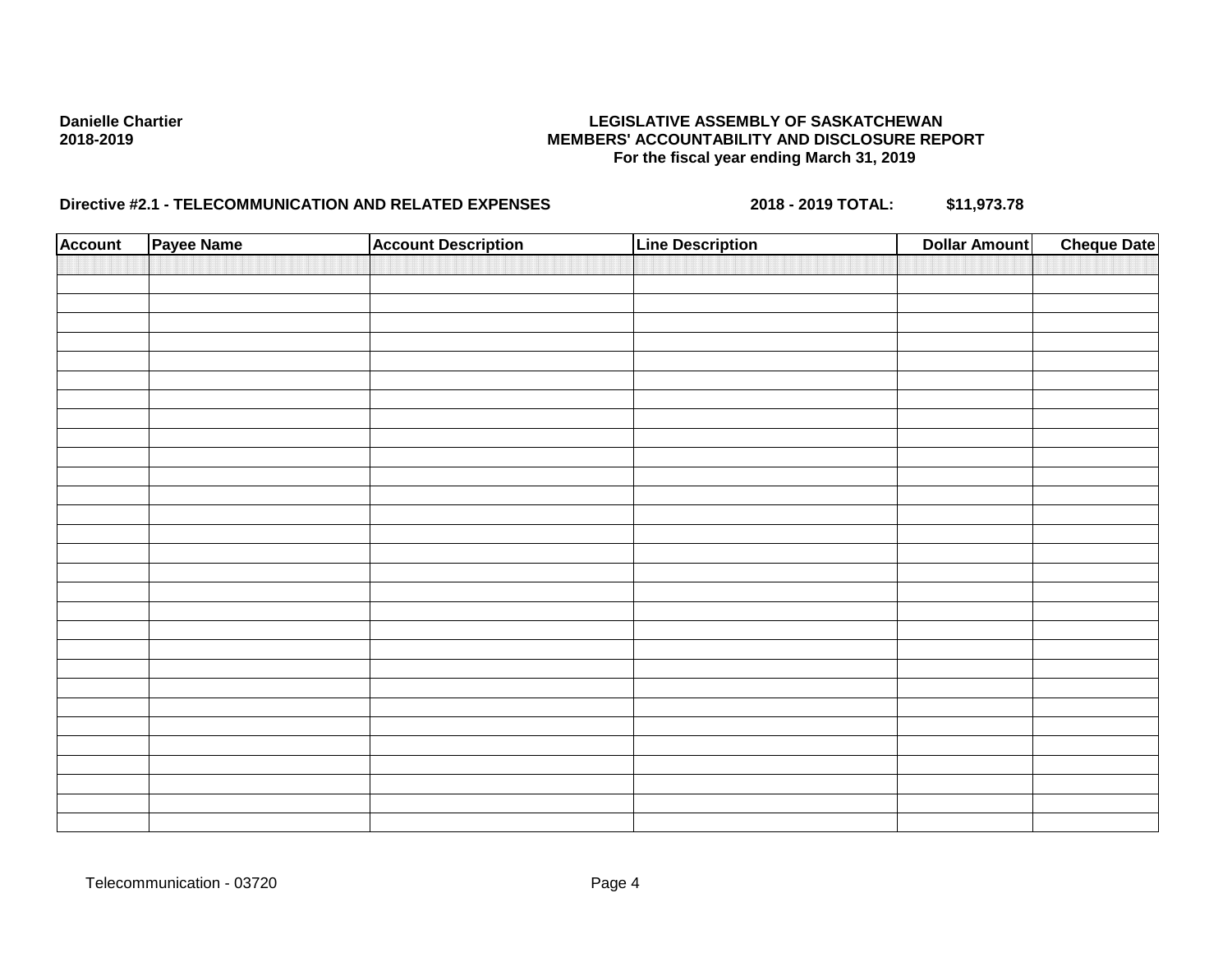| <b>Account</b> | <b>Payee Name</b> | <b>Account Description</b> | <b>Line Description</b> | <b>Dollar Amount</b> | <b>Cheque Date</b> |
|----------------|-------------------|----------------------------|-------------------------|----------------------|--------------------|
|                |                   |                            |                         |                      |                    |
|                |                   |                            |                         |                      |                    |
|                |                   |                            |                         |                      |                    |
|                |                   |                            |                         |                      |                    |
|                |                   |                            |                         |                      |                    |
|                |                   |                            |                         |                      |                    |
|                |                   |                            |                         |                      |                    |
|                |                   |                            |                         |                      |                    |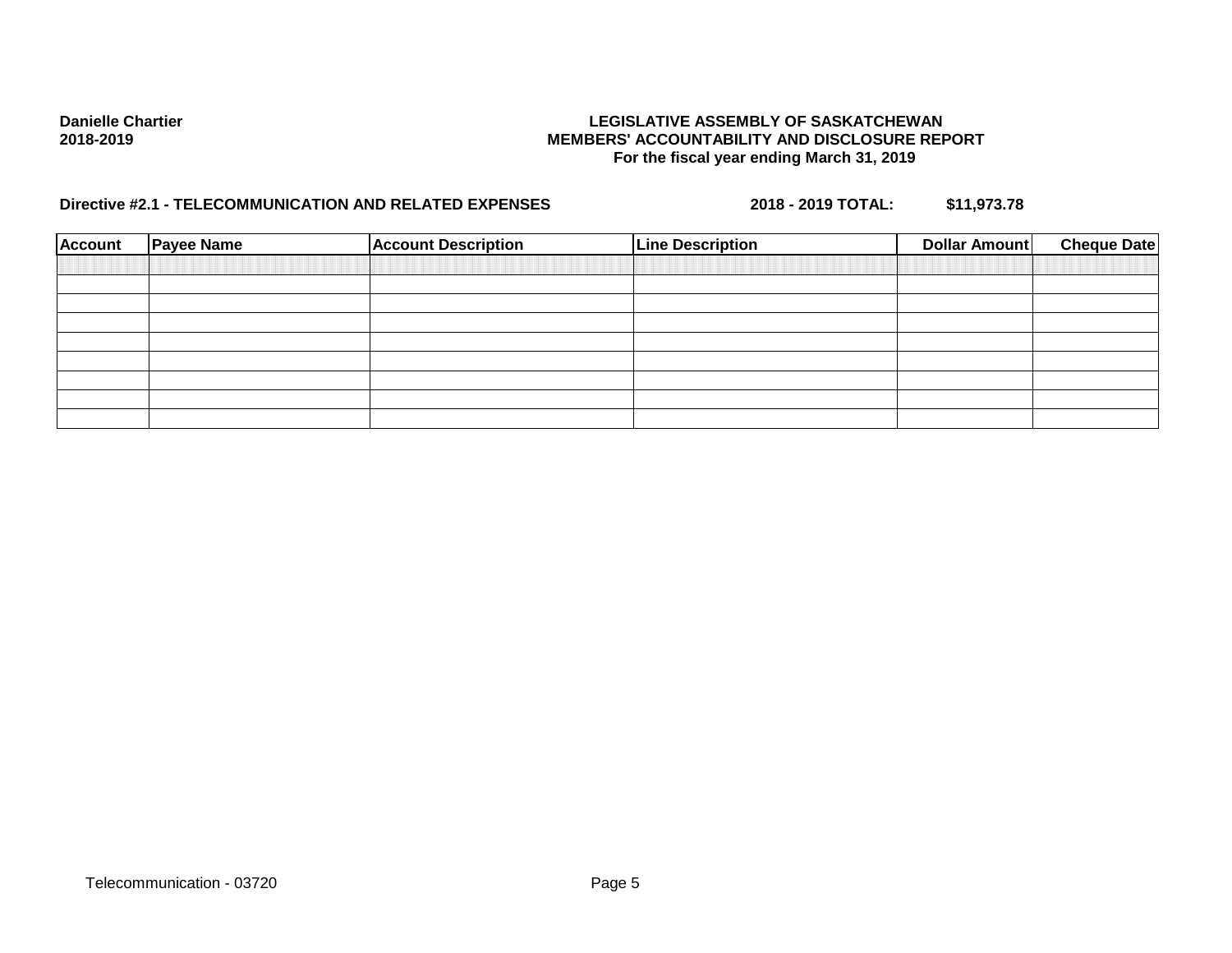## **LEGISLATIVE ASSEMBLY OF SASKATCHEWAN MEMBERS' ACCOUNTABILITY AND DISCLOSURE REPORT For the fiscal year ending March 31, 2019**

| <b>Account</b> | <b>Payee Name</b>     | <b>Account Description</b>  | <b>Line Description</b>             | <b>Dollar Amount</b> | <b>Cheque Date</b> |
|----------------|-----------------------|-----------------------------|-------------------------------------|----------------------|--------------------|
|                |                       |                             |                                     |                      |                    |
| 541900         | CHARTIER, DANIELLE E. | <b>Elected Rep - Travel</b> | MLA TRAVEL APRIL 4-19, 2018         | 1,043.56             | 04-19-18           |
|                |                       |                             | APRIL 2018 MLA REGINA               |                      |                    |
| 541900         | CHARTIER, DANIELLE E. | <b>Elected Rep - Travel</b> | <b>ACCOMMODATIONS</b>               | 1,500.00             | 04-20-18           |
| 541900         | CHARTIER, DANIELLE E. | <b>Elected Rep - Travel</b> | MLA TRAVEL APRIL 23 - MAY 10, 2018  | 1,492.28             | $05 - 11 - 18$     |
|                |                       |                             | MAY 2018 MLA REGINA                 |                      |                    |
| 541900         | CHARTIER, DANIELLE E. | <b>Elected Rep - Travel</b> | <b>ACCOMMODATIONS</b>               | 1,550.00             | $05 - 18 - 18$     |
|                |                       |                             | JUNE 2018 MLA REGINA                |                      |                    |
| 541900         | CHARTIER, DANIELLE E. | Elected Rep - Travel        | <b>ACCOMMODATION</b>                | 1,500.00             | 06-01-18           |
| 541900         | CHARTIER, DANIELLE E. | Elected Rep - Travel        | MLA TRAVEL MAY 17 - 31, 2018        | 1,281.49             | 06-01-18           |
| 541900         | CHARTIER, DANIELLE E. | <b>Elected Rep - Travel</b> | <b>MLA TRAVEL - JUN 5-15 2018</b>   | 679.60               | $06 - 17 - 18$     |
|                |                       |                             | MLA REGINA ACCOMMODATIONS JULY      |                      |                    |
| 541900         | CHARTIER, DANIELLE E. | <b>Elected Rep - Travel</b> | 2018                                | 1,550.00             | $07 - 01 - 18$     |
| 541900         | CHARTIER, DANIELLE E. | Elected Rep - Travel        | MLA TRAVEL JUNE 26-JULY 92018       | 647.64               | 07-09-18           |
| 541900         | CHARTIER, DANIELLE E. | <b>Elected Rep - Travel</b> | MLA TRAVEL JULY 10-20 2018          | 636.24               | 07-20-18           |
|                |                       |                             | MLA REGINA ACCOMMODATIONS AUGUST    |                      |                    |
| 541900         | CHARTIER, DANIELLE E. | <b>Elected Rep - Travel</b> | 2018                                | 1,550.00             | 08-01-18           |
| 541900         | CHARTIER, DANIELLE E. | <b>Elected Rep - Travel</b> | MLA TRAVEL JULY 31-SEP 11 2018      | 477.25               | 09-11-18           |
|                |                       |                             | MLA REGINA ACCOMMODATIONS           |                      |                    |
| 541900         | CHARTIER, DANIELLE E. | <b>Elected Rep - Travel</b> | SEPTEMBER 2018                      | 1,500.00             | 09-13-18           |
| 541900         | CHARTIER, DANIELLE E. | <b>Elected Rep - Travel</b> | <b>MLA TRAVEL SEP 17-18 2018</b>    | 350.97               | 09-17-18           |
|                |                       |                             | MLA REGINA ACCOMMODATIONS           |                      |                    |
| 541900         | CHARTIER, DANIELLE E. | <b>Elected Rep - Travel</b> | OCTOBER 2018                        | 1,550.00             | 10-01-18           |
| 541900         | CHARTIER, DANIELLE E. | <b>Elected Rep - Travel</b> | MLA TRAVEL SEP 19-OCT 2018          | 602.00               | $10 - 02 - 18$     |
| 541900         | CHARTIER, DANIELLE E. | <b>Elected Rep - Travel</b> | MLA TRAVEL OCTOBER 3 & 4, 2018      | 572.95               | $10-10-18$         |
| 541900         | CHARTIER, DANIELLE E. | <b>Elected Rep - Travel</b> | MLA TRAVEL OCT 15-23 2018           | 625.40               | 10-24-18           |
|                |                       |                             | MLA REGINA ACCOMMODATIONS NOV       |                      |                    |
| 541900         | CHARTIER, DANIELLE E. | <b>Elected Rep - Travel</b> | 2018                                | 1,500.00             | $11 - 01 - 18$     |
|                |                       |                             | MLA TRAVEL OCTOBER 24 - NOVEMBER 1, |                      |                    |
| 541900         | CHARTIER, DANIELLE E. | Elected Rep - Travel        | 2018                                | 770.70               | $11 - 01 - 18$     |
| 541900         | CHARTIER, DANIELLE E. | <b>Elected Rep - Travel</b> | MLA TRAVEL NOV 5-8 2018             | 816.15               | $11 - 08 - 18$     |
| 541900         | CHARTIER, DANIELLE E. | <b>Elected Rep - Travel</b> | MLA TRAVEL NOVEMBER 9-15, 2018      | 492.10               | $11 - 15 - 18$     |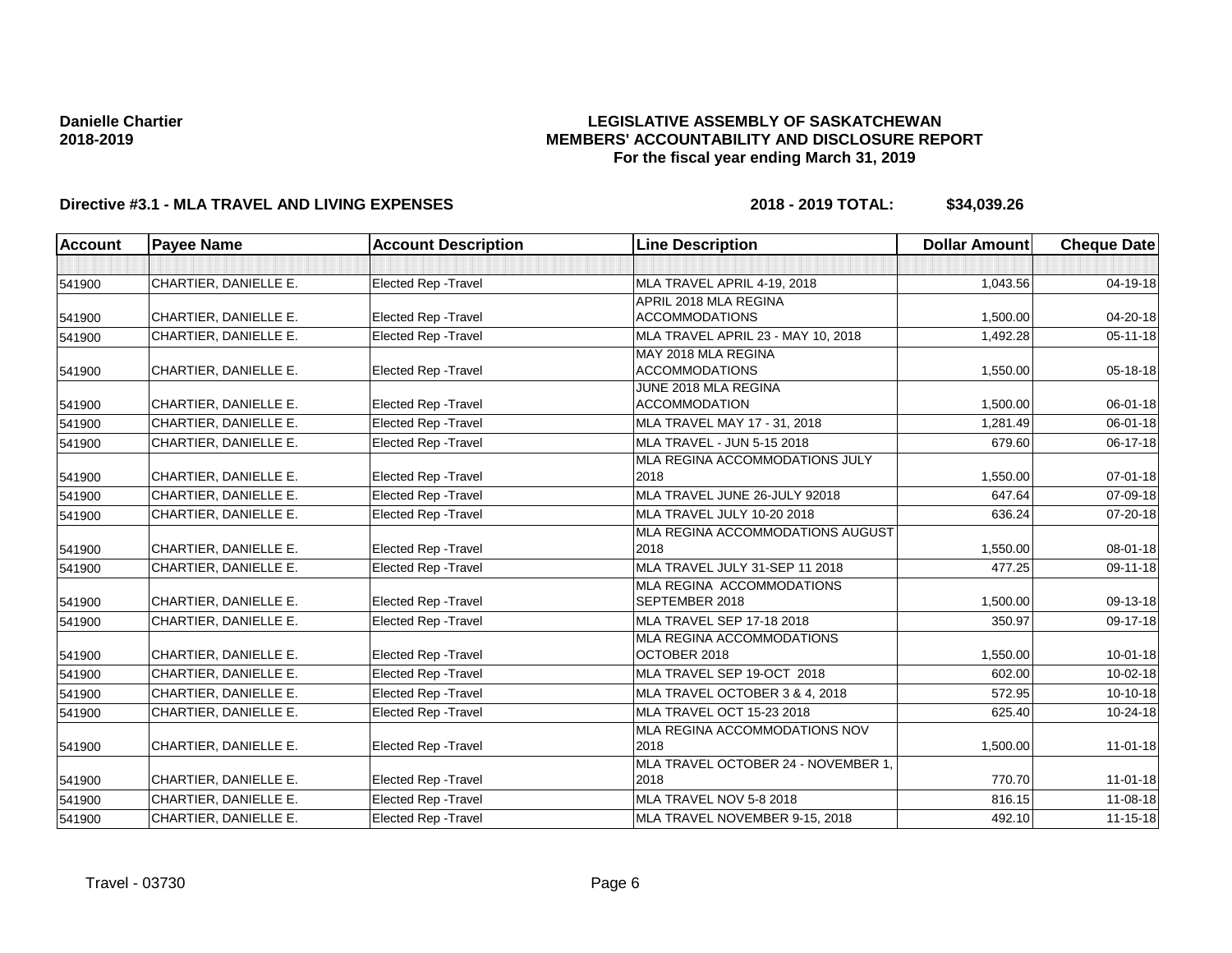## **LEGISLATIVE ASSEMBLY OF SASKATCHEWAN MEMBERS' ACCOUNTABILITY AND DISCLOSURE REPORT For the fiscal year ending March 31, 2019**

| <b>Account</b> | <b>Payee Name</b>        | <b>Account Description</b> | <b>Line Description</b>                        | <b>Dollar Amount</b> | <b>Cheque Date</b> |
|----------------|--------------------------|----------------------------|------------------------------------------------|----------------------|--------------------|
|                |                          |                            |                                                |                      |                    |
| 541900         | CHARTIER, DANIELLE E.    | Elected Rep - Travel       | MLA TRAVEL NOV 19-25 2018                      | 1,002.20             | $11 - 25 - 18$     |
|                |                          |                            | MLA REGINA ACCOMMODATIONS DEC                  |                      |                    |
| 541900         | CHARTIER, DANIELLE E.    | Elected Rep - Travel       | 2018                                           | 1,550.00             | 12-01-18           |
| 541900         | CHARTIER, DANIELLE E.    | Elected Rep - Travel       | MLA TRAVEL NOV 26-DEC 6 2018                   | 1,258.05             | 12-06-18           |
| 541900         | CHARTIER, DANIELLE E.    | Elected Rep - Travel       | MLA TRAVEL DEC 10-JAN 8 2019                   | 438.67               | 01-08-19           |
| 541900         | CHARTIER, DANIELLE E.    | Elected Rep - Travel       | MLA TRAVEL JAN 10-26 2019                      | 613.00               | 02-01-19           |
| 541900         | CHARTIER, DANIELLE E.    | Elected Rep - Travel       | MLA TRAVEL JAN 30-FEB 13 2019                  | 639.12               | 02-13-19           |
| 541900         | CHARTIER, DANIELLE E.    | Elected Rep - Travel       | MLA TRAVEL FEB 26-MAR 18 2019                  | 1,256.34             | 03-18-19           |
| 541900         | CHARTIER, DANIELLE E.    | Elected Rep - Travel       | MLA TRAVEL MARCH 19 - 30, 2019                 | 1,143.55             | 03-29-19           |
| 541900         | <b>GAILING, MARGARET</b> | Elected Rep - Travel       | MLA REGINA ACCOMMODATION JAN 2019              | 1,150.00             | 12-21-18           |
| 541900         | <b>GAILING, MARGARET</b> | Elected Rep - Travel       | FEB 2019 MLA REGINA ACCOMMODATION              | 1,150.00             | $01 - 22 - 19$     |
| 541900         | <b>GAILING, MARGARET</b> | Elected Rep - Travel       | MARCH 2019 MLA REGINA<br><b>ACCOMMODATIONS</b> | 1,150.00             | $02 - 25 - 19$     |
|                |                          |                            |                                                |                      |                    |
|                |                          |                            |                                                |                      |                    |
|                |                          |                            |                                                |                      |                    |
|                |                          |                            |                                                |                      |                    |
|                |                          |                            |                                                |                      |                    |
|                |                          |                            |                                                |                      |                    |
|                |                          |                            |                                                |                      |                    |
|                |                          |                            |                                                |                      |                    |
|                |                          |                            |                                                |                      |                    |
|                |                          |                            |                                                |                      |                    |
|                |                          |                            |                                                |                      |                    |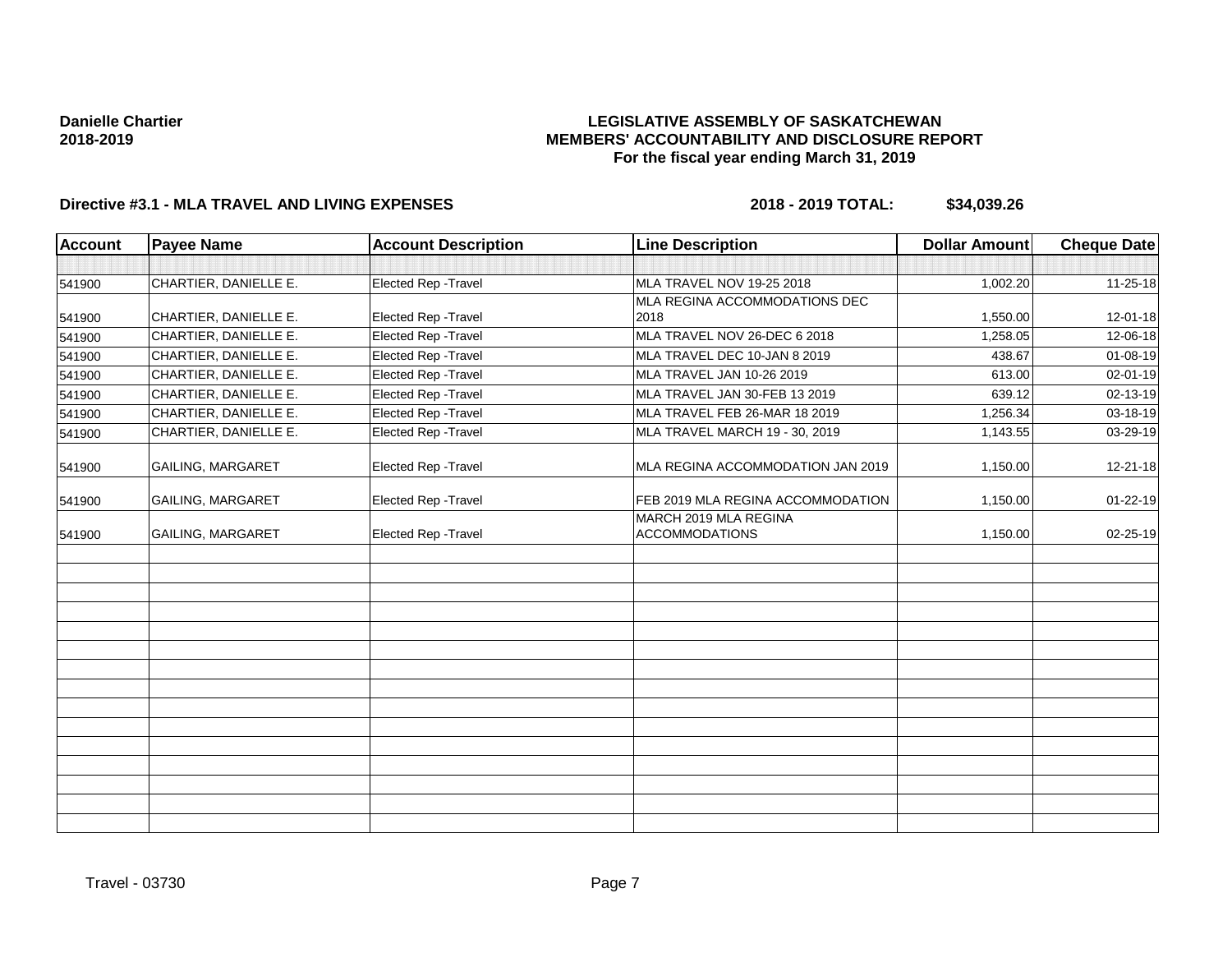## **LEGISLATIVE ASSEMBLY OF SASKATCHEWAN MEMBERS' ACCOUNTABILITY AND DISCLOSURE REPORT For the fiscal year ending March 31, 2019**

| <b>Account</b> | Payee Name | <b>Account Description</b> | <b>Line Description</b> | <b>Cheque Date</b><br><b>Dollar Amount</b> |
|----------------|------------|----------------------------|-------------------------|--------------------------------------------|
|                |            |                            |                         |                                            |
|                |            |                            |                         |                                            |
|                |            |                            |                         |                                            |
|                |            |                            |                         |                                            |
|                |            |                            |                         |                                            |
|                |            |                            |                         |                                            |
|                |            |                            |                         |                                            |
|                |            |                            |                         |                                            |
|                |            |                            |                         |                                            |
|                |            |                            |                         |                                            |
|                |            |                            |                         |                                            |
|                |            |                            |                         |                                            |
|                |            |                            |                         |                                            |
|                |            |                            |                         |                                            |
|                |            |                            |                         |                                            |
|                |            |                            |                         |                                            |
|                |            |                            |                         |                                            |
|                |            |                            |                         |                                            |
|                |            |                            |                         |                                            |
|                |            |                            |                         |                                            |
|                |            |                            |                         |                                            |
|                |            |                            |                         |                                            |
|                |            |                            |                         |                                            |
|                |            |                            |                         |                                            |
|                |            |                            |                         |                                            |
|                |            |                            |                         |                                            |
|                |            |                            |                         |                                            |
|                |            |                            |                         |                                            |
|                |            |                            |                         |                                            |
|                |            |                            |                         |                                            |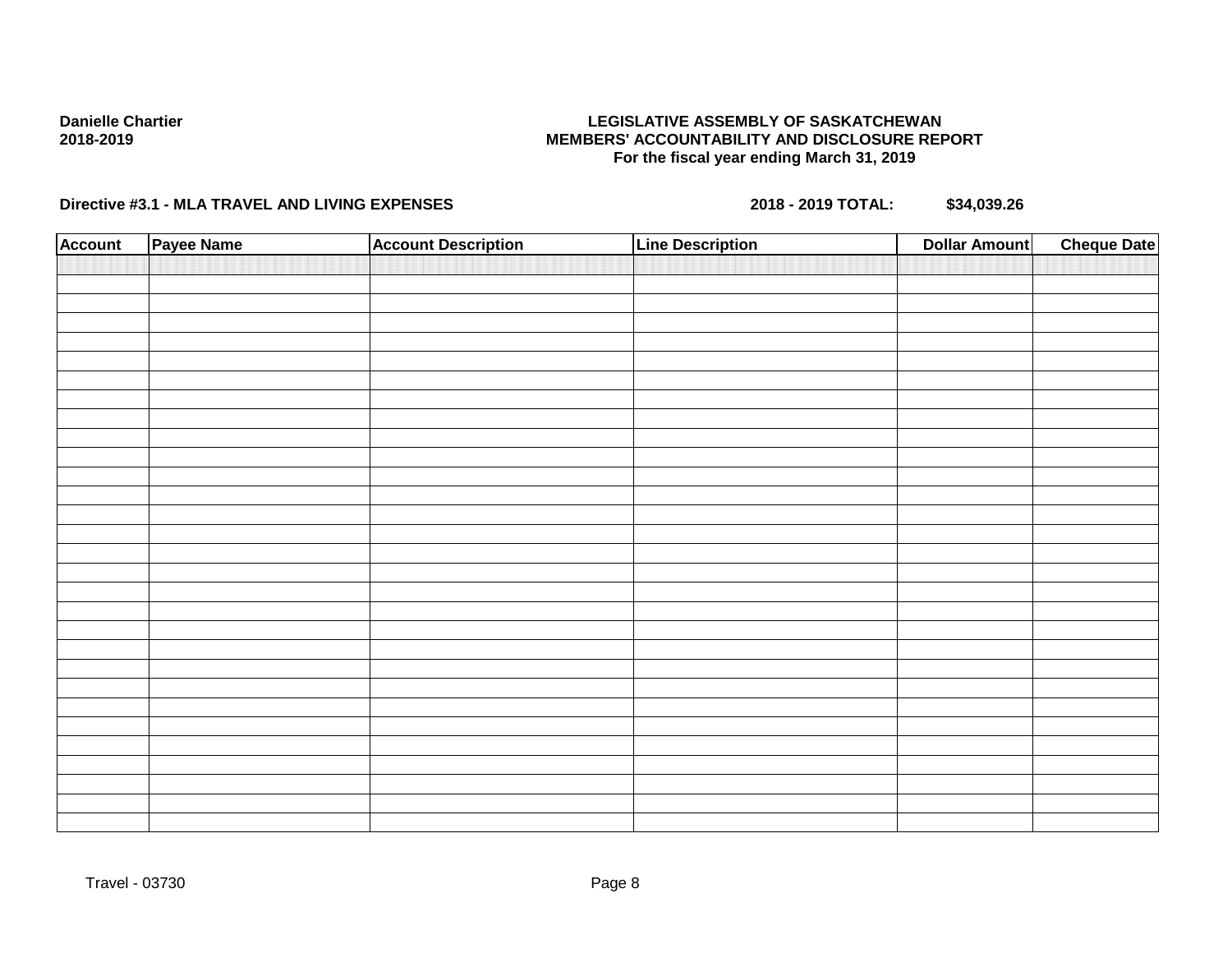## **LEGISLATIVE ASSEMBLY OF SASKATCHEWAN MEMBERS' ACCOUNTABILITY AND DISCLOSURE REPORT For the fiscal year ending March 31, 2019**

| <b>Account</b> | Payee Name | <b>Account Description</b> | <b>Line Description</b> | <b>Dollar Amount</b> | <b>Cheque Date</b> |
|----------------|------------|----------------------------|-------------------------|----------------------|--------------------|
|                |            |                            |                         |                      |                    |
|                |            |                            |                         |                      |                    |
|                |            |                            |                         |                      |                    |
|                |            |                            |                         |                      |                    |
|                |            |                            |                         |                      |                    |
|                |            |                            |                         |                      |                    |
|                |            |                            |                         |                      |                    |
|                |            |                            |                         |                      |                    |
|                |            |                            |                         |                      |                    |
|                |            |                            |                         |                      |                    |
|                |            |                            |                         |                      |                    |
|                |            |                            |                         |                      |                    |
|                |            |                            |                         |                      |                    |
|                |            |                            |                         |                      |                    |
|                |            |                            |                         |                      |                    |
|                |            |                            |                         |                      |                    |
|                |            |                            |                         |                      |                    |
|                |            |                            |                         |                      |                    |
|                |            |                            |                         |                      |                    |
|                |            |                            |                         |                      |                    |
|                |            |                            |                         |                      |                    |
|                |            |                            |                         |                      |                    |
|                |            |                            |                         |                      |                    |
|                |            |                            |                         |                      |                    |
|                |            |                            |                         |                      |                    |
|                |            |                            |                         |                      |                    |
|                |            |                            |                         |                      |                    |
|                |            |                            |                         |                      |                    |
|                |            |                            |                         |                      |                    |
|                |            |                            |                         |                      |                    |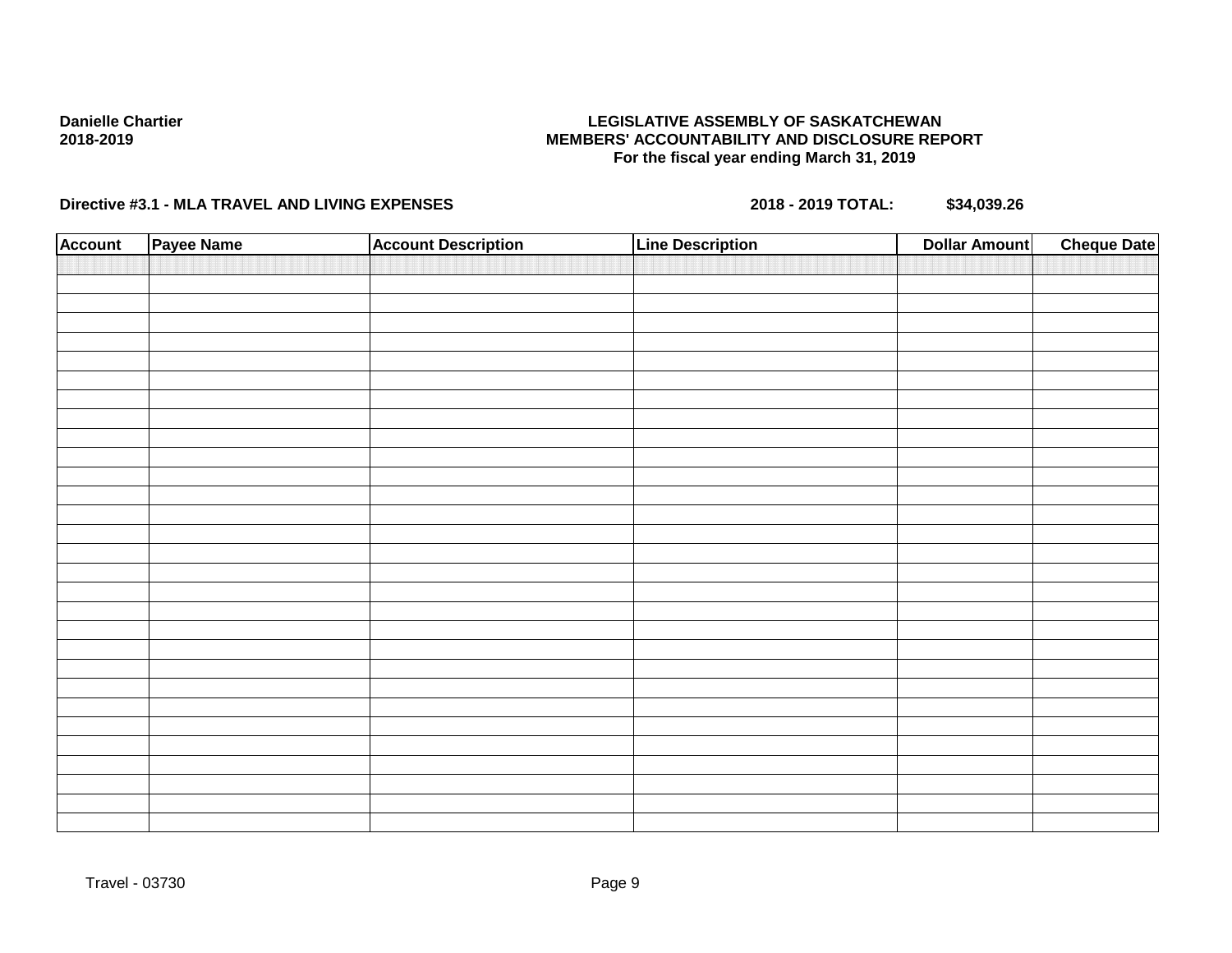## **LEGISLATIVE ASSEMBLY OF SASKATCHEWAN MEMBERS' ACCOUNTABILITY AND DISCLOSURE REPORT For the fiscal year ending March 31, 2019**

| <b>Account</b> | <b>Payee Name</b> | <b>Account Description</b> | <b>Line Description</b> | <b>Cheque Date</b><br><b>Dollar Amount</b> |
|----------------|-------------------|----------------------------|-------------------------|--------------------------------------------|
|                |                   |                            |                         |                                            |
|                |                   |                            |                         |                                            |
|                |                   |                            |                         |                                            |
|                |                   |                            |                         |                                            |
|                |                   |                            |                         |                                            |
|                |                   |                            |                         |                                            |
|                |                   |                            |                         |                                            |
|                |                   |                            |                         |                                            |
|                |                   |                            |                         |                                            |
|                |                   |                            |                         |                                            |
|                |                   |                            |                         |                                            |
|                |                   |                            |                         |                                            |
|                |                   |                            |                         |                                            |
|                |                   |                            |                         |                                            |
|                |                   |                            |                         |                                            |
|                |                   |                            |                         |                                            |
|                |                   |                            |                         |                                            |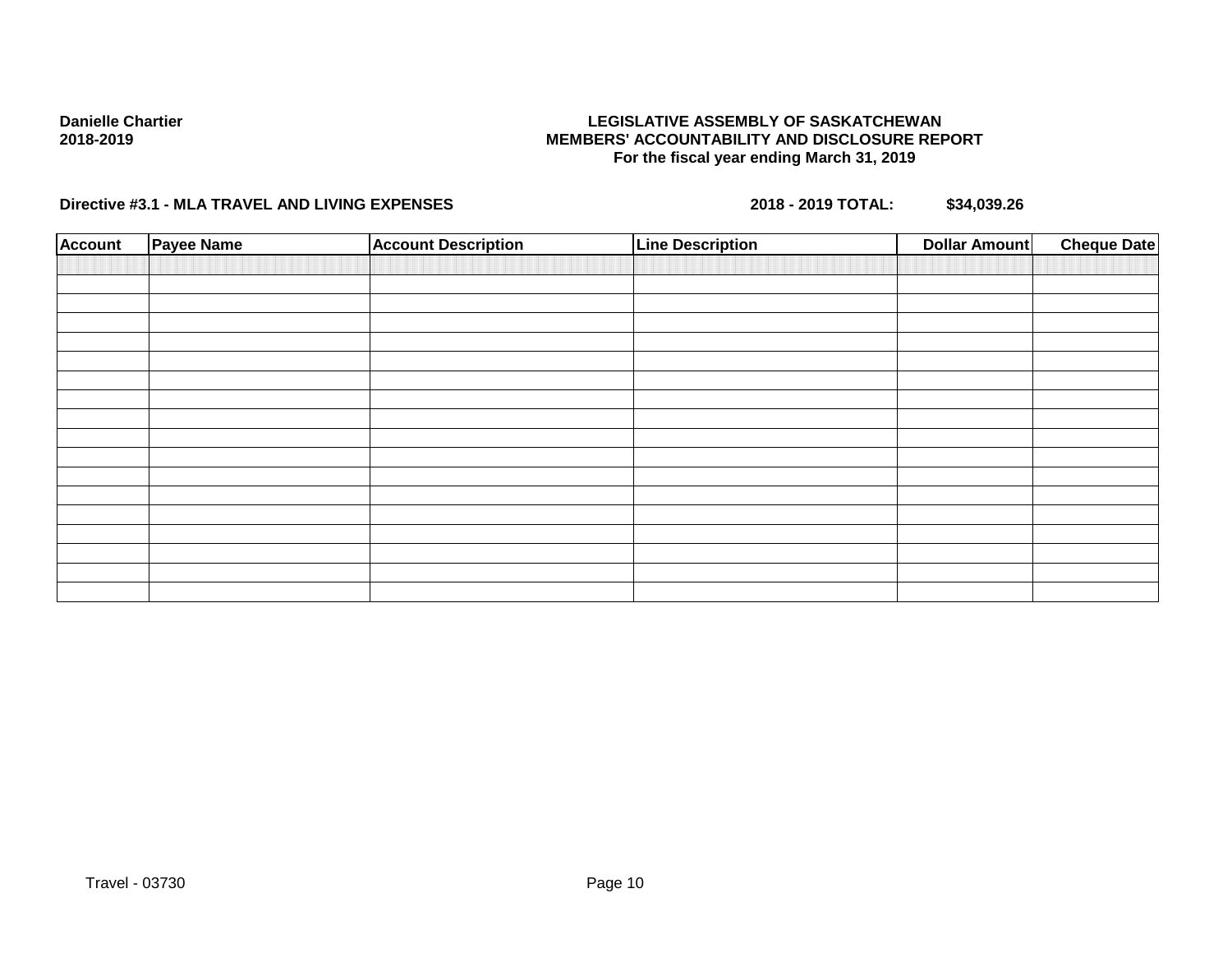## **LEGISLATIVE ASSEMBLY OF SASKATCHEWAN MEMBERS' ACCOUNTABILITY AND DISCLOSURE REPORT For the fiscal year ending March 31, 2019**

| <b>Account</b> | <b>Payee Name</b>                                   | <b>Account Description</b>                | <b>Line Description</b>                         | <b>Dollar Amount</b> | <b>Cheque Date</b> |
|----------------|-----------------------------------------------------|-------------------------------------------|-------------------------------------------------|----------------------|--------------------|
|                |                                                     |                                           |                                                 |                      |                    |
| 521372         | EN VOGUE PHOTOGRAPHY                                | Photographer's Services                   | PHOTOGRAPHIC SERVICES                           | 212.00               | 10-03-18           |
| 521372         | <b>MICHAEL BELL PHOTOGRAPHY</b>                     | Photographer's Services                   | PHOTOGRAPHY SERVICES                            | 101.92               | 02-01-19           |
| 522000         | SASKATOON, CITY OF                                  | Rent of Ground, Buildings and Other Space | CCC MULTI PURPOSE ROOM RENTAL<br><b>REGULAR</b> | 28.67                | 10-03-18           |
| 522000         | <b>WHITE'S PHARMACY</b>                             | Rent of Ground, Buildings and Other Space | APRIL 2018 MLA OFFICE RENT                      | 1,100.00             | 04-26-18           |
| 522000         | <b>WHITE'S PHARMACY</b>                             | Rent of Ground, Buildings and Other Space | MAY 2018 MLA OFFICE RENT                        | 1,100.00             | 05-01-18           |
| 522000         | <b>WHITE'S PHARMACY</b>                             | Rent of Ground, Buildings and Other Space | JUNE 2018 MLA OFFICE RENT                       | 1,100.00             | 05-24-18           |
| 522000         | <b>WHITE'S PHARMACY</b>                             | Rent of Ground, Buildings and Other Space | JULY 2018 MLA OFFICE RENT                       | 1,100.00             | 06-20-18           |
| 522000         | <b>WHITE'S PHARMACY</b>                             | Rent of Ground, Buildings and Other Space | MLA OFFICE RENT AUGUST 2018                     | 1,000.00             | 07-23-18           |
| 522000         | <b>WHITE'S PHARMACY</b>                             | Rent of Ground, Buildings and Other Space | MLA OFFICE RENT SEPTEMBER 2018                  | 1,100.00             | 08-28-18           |
| 522000         | <b>WHITE'S PHARMACY</b>                             | Rent of Ground, Buildings and Other Space | MLA OFFICE RENT OCTOBER 2018                    | 1,100.00             | 09-24-18           |
| 522000         | <b>WHITE'S PHARMACY</b>                             | Rent of Ground, Buildings and Other Space | NOVEMBER 2018 MLA OFFICE RENT                   | 1,100.00             | 10-11-18           |
| 522000         | <b>WHITE'S PHARMACY</b>                             | Rent of Ground, Buildings and Other Space | DEC 2018 MLA OFFICE RENT                        | 1,100.00             | 11-20-18           |
| 522000         | <b>WHITE'S PHARMACY</b>                             | Rent of Ground, Buildings and Other Space | MLA OFFICE RENT JAN 2019                        | 1,100.00             | $01 - 01 - 19$     |
| 522000         | <b>WHITE'S PHARMACY</b>                             | Rent of Ground, Buildings and Other Space | FEB 2019 MLA OFFICE RENT                        | 1,100.00             | $01 - 18 - 19$     |
| 522000         | <b>WHITE'S PHARMACY</b>                             | Rent of Ground, Buildings and Other Space | MAR 2019 MLA OFFICE RENT                        | 1,100.00             | 03-01-19           |
| 522200         | MINISTER OF FINANCE-MINISTRY<br>OF CENTRAL SERVICES | Rent of Photocopiers                      | <b>COPIER SERVICE FEES</b>                      | 100.00               | 12-01-18           |
| 522200         | <b>SUCCESS OFFICE SYSTEMS</b>                       | Rent of Photocopiers                      | <b>COPIER CHARGES</b>                           | 204.27               | 04-02-18           |
| 522200         | <b>SUCCESS OFFICE SYSTEMS</b>                       | Rent of Photocopiers                      | <b>COPIER CHARGES</b>                           | 198.47               | $05 - 01 - 18$     |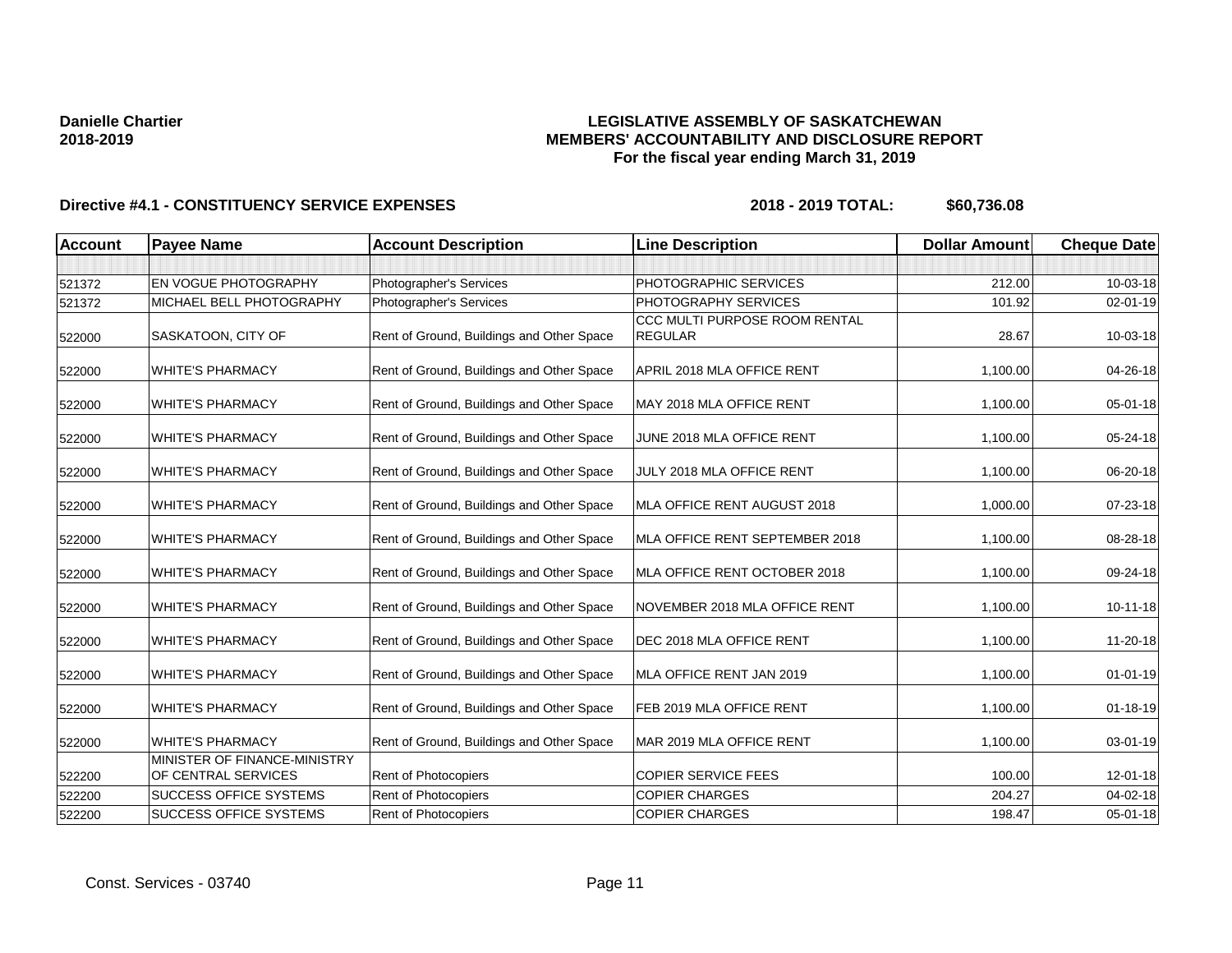## **LEGISLATIVE ASSEMBLY OF SASKATCHEWAN MEMBERS' ACCOUNTABILITY AND DISCLOSURE REPORT For the fiscal year ending March 31, 2019**

| <b>Account</b> | <b>Payee Name</b>                                   | <b>Account Description</b>           | <b>Line Description</b>     | <b>Dollar Amount</b> | <b>Cheque Date</b> |
|----------------|-----------------------------------------------------|--------------------------------------|-----------------------------|----------------------|--------------------|
|                |                                                     |                                      |                             |                      |                    |
| 522200         | <b>SUCCESS OFFICE SYSTEMS</b>                       | Rent of Photocopiers                 | <b>COPIER CHARGES</b>       | 199.61               | $06 - 01 - 18$     |
| 522200         | <b>SUCCESS OFFICE SYSTEMS</b>                       | Rent of Photocopiers                 | <b>COPIER CHARGES</b>       | 229.74               | 07-13-18           |
| 522200         | <b>SUCCESS OFFICE SYSTEMS</b>                       | <b>Rent of Photocopiers</b>          | <b>COPIER CHARGES</b>       | 213.89               | 08-14-18           |
| 522200         | <b>SUCCESS OFFICE SYSTEMS</b>                       | Rent of Photocopiers                 | <b>COPIER CHARGES</b>       | 199.77               | 09-05-18           |
| 522200         | <b>SUCCESS OFFICE SYSTEMS</b>                       | Rent of Photocopiers                 | <b>COPIER CHARGES</b>       | 220.50               | 10-04-18           |
| 522200         | <b>SUCCESS OFFICE SYSTEMS</b>                       | Rent of Photocopiers                 | <b>COPIER CHARGES</b>       | 226.91               | 11-06-18           |
| 522200         | <b>SUCCESS OFFICE SYSTEMS</b>                       | Rent of Photocopiers                 | <b>COPIER CHARGES</b>       | 213.01               | 12-07-18           |
| 522200         | <b>SUCCESS OFFICE SYSTEMS</b>                       | <b>Rent of Photocopiers</b>          | <b>COPIER CHARGES</b>       | 213.84               | 02-01-19           |
| 522200         | <b>SUCCESS OFFICE SYSTEMS</b>                       | Rent of Photocopiers                 | <b>COPIER CHARGES</b>       | 252.30               | 03-01-19           |
| 522300         | <b>BORYSKI'S BUTCHER BLOCK</b>                      | Rent of Other Equipment and Material | <b>BBQ RENTAL</b>           | 280.90               | $07 - 01 - 18$     |
| 522500         | COOKE AGENCIES LTD.                                 | <b>Insurance Premiums</b>            | POLICY C700729616 2019      | 609.50               | 02-04-19           |
| 524600         | D & M FIRE SAFETY SYSTEMS INC.                      | Maintenance Contracts                | <b>ANNUAL INSPECTION</b>    | 20.00                | 06-12-18           |
| 525000         | MINISTER OF FINANCE-MINISTRY<br>OF CENTRAL SERVICES | Postal, Courier, Freight and Related | MAIL SERVICES MAY 2018      | 47.92                | 07-01-18           |
| 525000         | MINISTER OF FINANCE-MINISTRY<br>OF CENTRAL SERVICES | Postal, Courier, Freight and Related | MAIL SERVICES APRIL 2018    | 47.92                | $07 - 01 - 18$     |
| 525000         | MINISTER OF FINANCE-MINISTRY<br>OF CENTRAL SERVICES | Postal, Courier, Freight and Related | MAIL SERVICES JUNE 2018     | 1,189.33             | 08-01-18           |
| 525000         | MINISTER OF FINANCE-MINISTRY<br>OF CENTRAL SERVICES | Postal, Courier, Freight and Related | MAIL SERVICES JULY 2018     | 58.60                | 09-06-18           |
| 525000         | MINISTER OF FINANCE-MINISTRY<br>OF CENTRAL SERVICES | Postal, Courier, Freight and Related | AUGUST 2018 MAIL SERVICES   | 45.96                | 10-10-18           |
| 525000         | MINISTER OF FINANCE-MINISTRY<br>OF CENTRAL SERVICES | Postal, Courier, Freight and Related | MAIL SERVICES NOVEMBER/18   | 46.02                | 11-01-18           |
| 525000         | MINISTER OF FINANCE-MINISTRY<br>OF CENTRAL SERVICES | Postal, Courier, Freight and Related | MAIL SERVICES OCTOBER 2018  | 46.02                | 12-01-18           |
| 525000         | MINISTER OF FINANCE-MINISTRY<br>OF CENTRAL SERVICES | Postal, Courier, Freight and Related | MAIL SERVICES NOVEMBER 2018 | 46.02                | $01 - 01 - 19$     |
| 525000         | MINISTER OF FINANCE-MINISTRY<br>OF CENTRAL SERVICES | Postal, Courier, Freight and Related | MAIL SERVICES DEC 2018      | 46.02                | $02 - 01 - 19$     |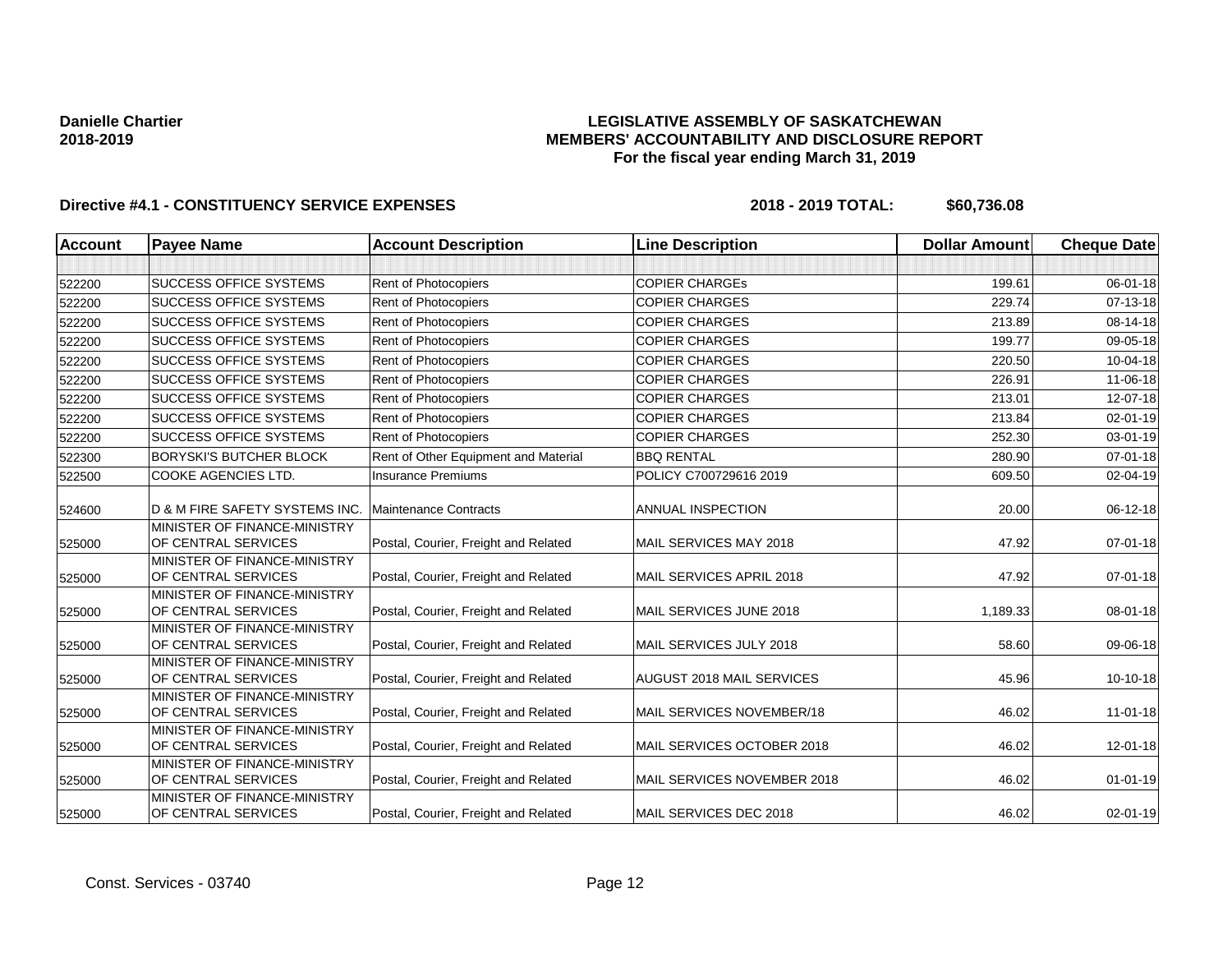## **LEGISLATIVE ASSEMBLY OF SASKATCHEWAN MEMBERS' ACCOUNTABILITY AND DISCLOSURE REPORT For the fiscal year ending March 31, 2019**

| <b>Account</b> | <b>Payee Name</b>                                   | <b>Account Description</b>              | <b>Line Description</b>                        | <b>Dollar Amount</b> | <b>Cheque Date</b> |
|----------------|-----------------------------------------------------|-----------------------------------------|------------------------------------------------|----------------------|--------------------|
|                |                                                     |                                         |                                                |                      |                    |
| 525000         | MINISTER OF FINANCE-MINISTRY<br>OF CENTRAL SERVICES | Postal, Courier, Freight and Related    | MAIL SERVICES JAN 2019                         | 46.02                | 03-01-19           |
| 525000         | MINISTER OF FINANCE-MINISTRY<br>OF CENTRAL SERVICES | Postal, Courier, Freight and Related    | MAIL SERVICES FEB 2019                         | 46.02                | 03-14-19           |
| 525000         | MINISTER OF FINANCE-MINISTRY<br>OF CENTRAL SERVICES | Postal, Courier, Freight and Related    | MAIL SERVICES MAR/19                           | 1,562.71             | 03-31-19           |
| 525000         | RICHERT, DANIEL                                     | Postal, Courier, Freight and Related    | <b>REIMB: POSTAGE</b>                          | 13.37                | 04-04-18           |
| 525000         | RICHERT, DANIEL                                     | Postal, Courier, Freight and Related    | <b>REIMB: POSTAGE</b>                          | 178.50               | $12 - 11 - 18$     |
| 527600         | <b>BLACKSUN INC.</b>                                | Telecommunications                      | WEBHOSTING JAN 13, 2019 TO JAN 12,<br>2020     | 323.78               | $11 - 14 - 18$     |
| 527600         | <b>BLACKSUN INC.</b>                                | Telecommunications                      | WEBHOSTING JAN 13, 2019 TO JAN 12,<br>2020     | $-323.78$            | $11 - 14 - 18$     |
| 528000         | NETFORE SYSTEMS INC.                                | <b>Support Services</b>                 | ANNUAL SOFTWARE LICENSE<br><b>SUBSCRIPTION</b> | 3,000.00             | 08-17-18           |
| 528000         | POWERLAND COMPUTERS LTD.                            | <b>Support Services</b>                 | <b>COMPUTER REPAIR</b>                         | 36.97                | 03-21-19           |
| 529000         | <b>CHEM-DRY OF SASKATOON</b>                        | <b>General Contractual Services</b>     | <b>CARPET CLEANING</b>                         | 212.00               | 12-14-18           |
| 529000         | <b>DAYS PAINTS LTD.</b>                             | <b>General Contractual Services</b>     | <b>LABOUR SERVICES</b>                         | 68.90                | 03-22-19           |
| 529000         | LEATHEM, EDNA                                       | <b>General Contractual Services</b>     | <b>CLEANING SERVICES</b>                       | 120.00               | 05-23-18           |
| 529000         | LEATHEM, EDNA                                       | <b>General Contractual Services</b>     | <b>CLEANING SERVICES</b>                       | 90.00                | $01 - 01 - 19$     |
| 529000         | <b>ROBERT, TAMMY D</b>                              | <b>General Contractual Services</b>     | <b>RESEARCH</b>                                | 500.00               | 12-01-18           |
| 529000         | WILLIAMS MOBILE POWER WASH<br>(2016) LTD            | <b>General Contractual Services</b>     | POWER WASHING                                  | 147.00               | $07 - 01 - 18$     |
| 530000         | MICHAEL BELL PHOTOGRAPHY                            | <b>Communications Development Costs</b> | <b>COMMUNICATIONS DEVELOPMENT</b>              | 106.00               | $02 - 01 - 19$     |
| 530000         | SAWATSKY, NEIL                                      | <b>Communications Development Costs</b> | <b>DESIGN OF CHRISTMAS CARD</b>                | 100.00               | $01 - 01 - 19$     |
| 530500         | <b>ABORIGINAL CONSULTING</b><br>SERVICES (ACS)      | Media Placement                         | <b>ADVERTISING</b>                             | 176.00               | 06-13-18           |
| 530500         | <b>BELL MEDIA INC.</b>                              | <b>Media Placement</b>                  | <b>ADVERTISING</b>                             | 139.99               | $01 - 01 - 19$     |
| 530500         | <b>BELL MEDIA INC.</b>                              | <b>Media Placement</b>                  | <b>ADVERTISING</b>                             | 376.60               | $02 - 01 - 19$     |
| 530500         | <b>BELL MEDIA INC.</b>                              | Media Placement                         | <b>ADVERTISING</b>                             | 25.00                | $02 - 01 - 19$     |
| 530500         | <b>BELL MEDIA INC.</b>                              | <b>Media Placement</b>                  | <b>ADVERTISING</b>                             | 94.40                | 03-01-19           |
| 530500         | <b>BELL MEDIA INC.</b>                              | <b>Media Placement</b>                  | <b>ADVERTISING</b>                             | 60.00                | 03-01-19           |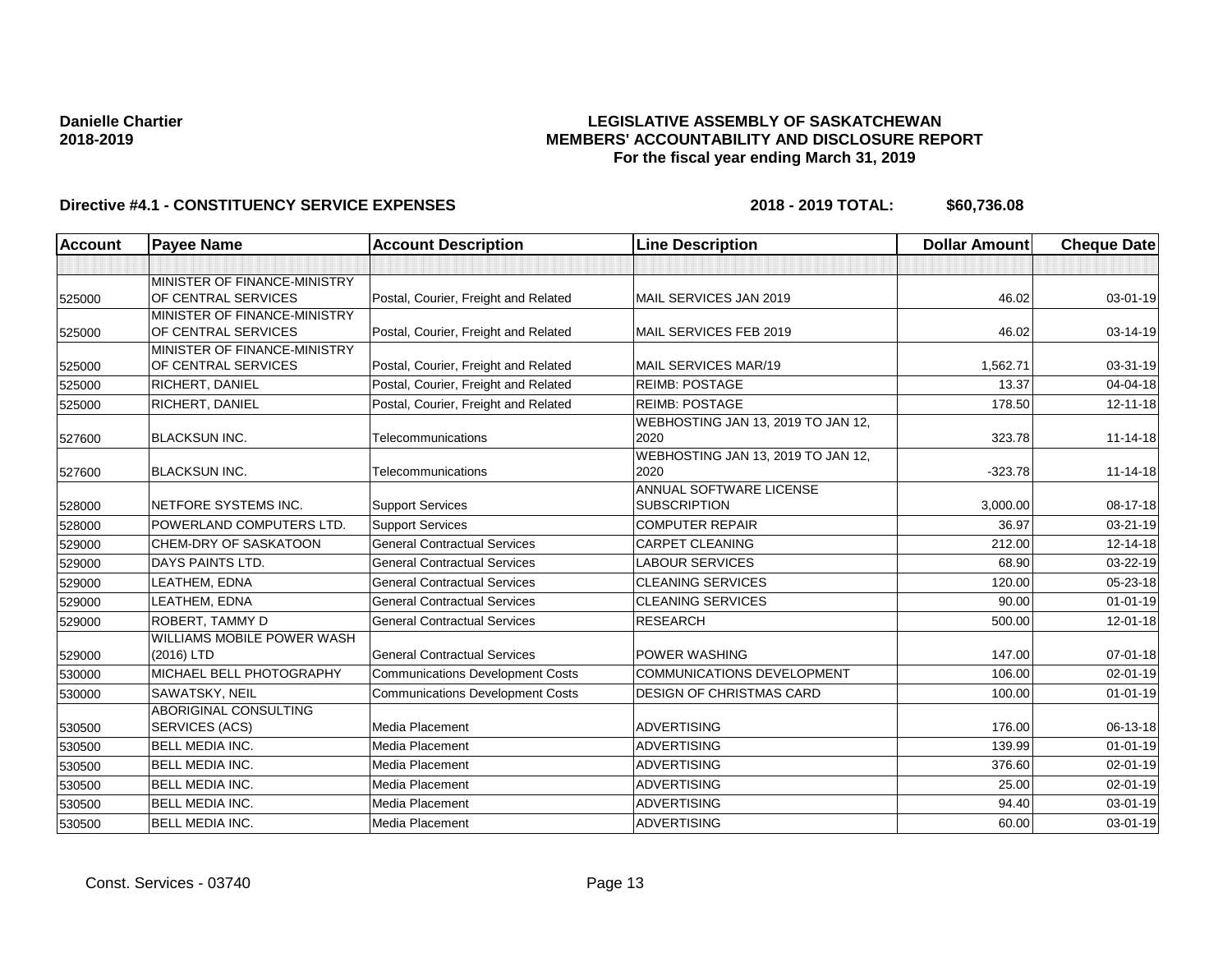## **LEGISLATIVE ASSEMBLY OF SASKATCHEWAN MEMBERS' ACCOUNTABILITY AND DISCLOSURE REPORT For the fiscal year ending March 31, 2019**

| <b>Account</b> | <b>Payee Name</b>             | <b>Account Description</b> | <b>Line Description</b>      | <b>Dollar Amount</b> | <b>Cheque Date</b> |
|----------------|-------------------------------|----------------------------|------------------------------|----------------------|--------------------|
|                |                               |                            |                              |                      |                    |
| 530500         | <b>BEVAN, SCOTT</b>           | Media Placement            | <b>ADVERTISING</b>           | 40.00                | 09-01-18           |
| 530500         | <b>CHABAD OF SASKATOON</b>    | Media Placement            | <b>ADVERTISING</b>           | 140.00               | $02 - 01 - 19$     |
|                | <b>CREATIVE OUTDOOR</b>       |                            |                              |                      |                    |
| 530500         | <b>ADVERTISING</b>            | Media Placement            | <b>ADVERTISING</b>           | 1,572.00             | 04-05-18           |
|                | <b>CREATIVE OUTDOOR</b>       |                            |                              |                      |                    |
| 530500         | <b>ADVERTISING</b>            | Media Placement            | <b>ADVERTISING</b>           | 3,240.00             | 10-17-18           |
|                | FILIPINO CANADIAN ASSOCIATION |                            |                              |                      |                    |
| 530500         | OF SASKATOON INC.             | Media Placement            | <b>ADVERTISING</b>           | 22.00                | 07-05-18           |
| 530500         | HARVARD BROADCASTING INC.     | Media Placement            | <b>ADVERTISING</b>           | 2,464.00             | 03-01-19           |
| 530500         | HARVARD BROADCASTING INC.     | Media Placement            | <b>ADVERTISING</b>           | 706.00               | $03 - 01 - 19$     |
| 530500         | HARVARD BROADCASTING INC.     | Media Placement            | <b>ADVERTISING</b>           | 968.00               | 03-01-19           |
| 530500         | HARVARD BROADCASTING INC.     | Media Placement            | <b>ADVERTISING</b>           | 862.75               | 03-01-19           |
|                | <b>HOLIDAY PARK COMMUNITY</b> |                            |                              |                      |                    |
| 530500         | <b>ASSOCIATION</b>            | Media Placement            | <b>ADVERTISING</b>           | 100.00               | $01 - 01 - 19$     |
|                | KING GEORGE COMMUNITY         |                            |                              |                      |                    |
| 530500         | ASSOCIATION CORP.             | Media Placement            | <b>ADVERTISING</b>           | 45.00                | 05-10-18           |
|                | KING GEORGE COMMUNITY         |                            |                              |                      |                    |
| 530500         | ASSOCIATION CORP.             | Media Placement            | <b>ADVERTISING</b>           | 15.00                | $10 - 01 - 18$     |
| 530500         | LA TROUPE DU JOUR INC.        | Media Placement            | ADVERTISING NO GST           | 95.23                | 12-01-18           |
| 530500         | <b>MADD MESSAGE</b>           | Media Placement            | <b>GROUP MLA ADVERTISING</b> | 108.33               | 08-01-18           |
|                | <b>MEADOWGREEN COMMUNITY</b>  |                            |                              |                      |                    |
| 530500         | <b>ASSOCIATION</b>            | Media Placement            | <b>ADVERTISING</b>           | 100.00               | $11-07-18$         |
| 530500         | MOOSE JAW EXPRESS.COM         | Media Placement            | <b>ADVERTISING</b>           | 61.15                | 02-01-19           |
|                | <b>NEW DEMOCRATIC PARTY</b>   |                            |                              |                      |                    |
| 530500         | <b>CAUCUS</b>                 | Media Placement            | <b>ADVERTISING</b>           | 10,000.00            | 03-31-19           |
| 530500         | PERSEPHONE THEATRE            | Media Placement            | <b>ADVERTISING</b>           | 120.00               | 06-01-18           |
| 530500         | PERSEPHONE THEATRE            | Media Placement            | <b>ADVERTISING</b>           | 120.00               | 06-26-18           |
| 530500         | <b>PLANET S MAGAZINE</b>      | Media Placement            | <b>ADVERTISING</b>           | 109.80               | $01 - 01 - 19$     |
| 530500         | POSTMEDIA NETWORK INC.        | Media Placement            | <b>ADVERTISING - NO GST</b>  | 32.31                | 03-01-19           |
| 530500         | POSTMEDIA NETWORK INC.        | Media Placement            | ADVERTISING - NO GST         | 8.08                 | 03-01-19           |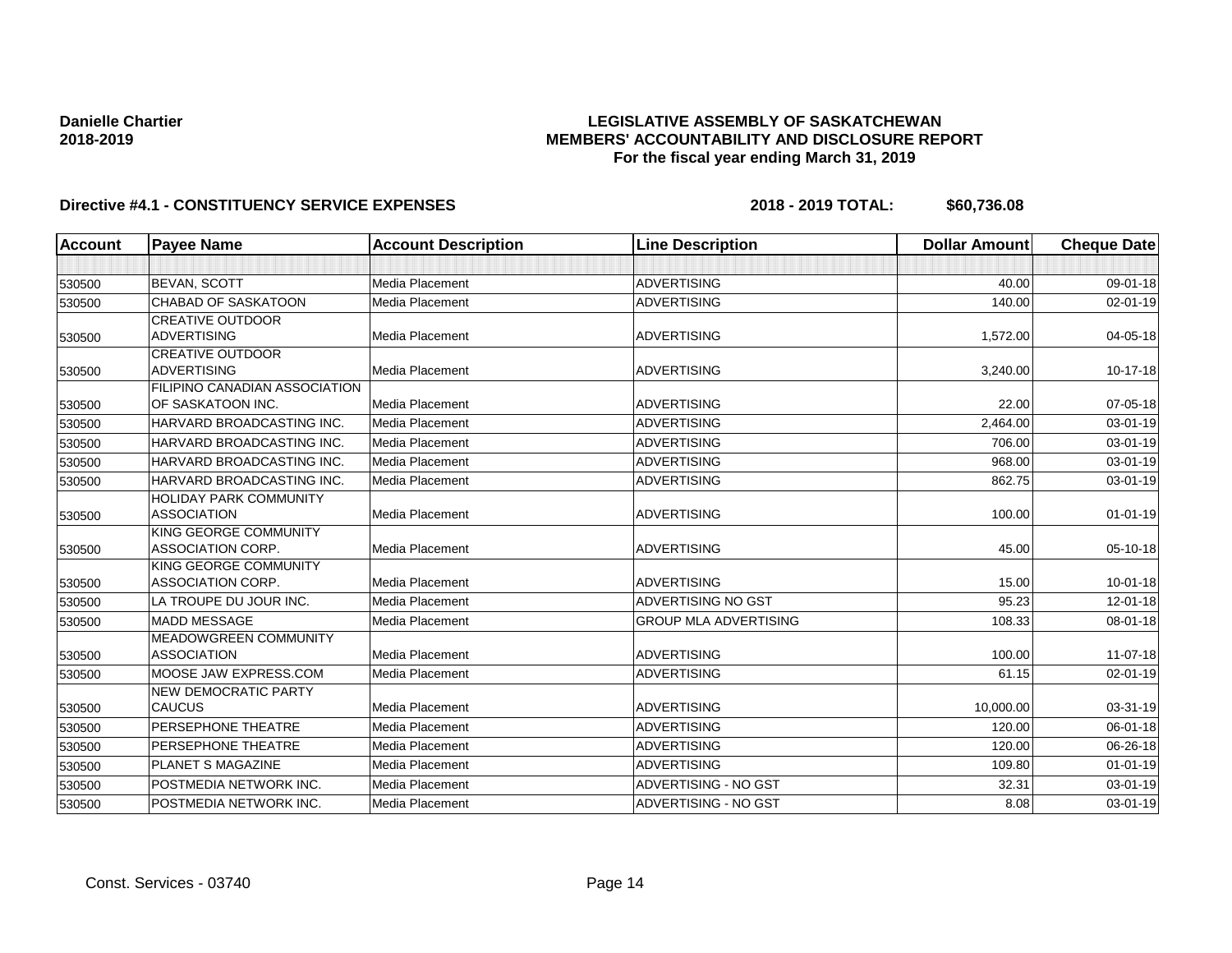## **LEGISLATIVE ASSEMBLY OF SASKATCHEWAN MEMBERS' ACCOUNTABILITY AND DISCLOSURE REPORT For the fiscal year ending March 31, 2019**

| <b>Account</b> | <b>Payee Name</b>                            | <b>Account Description</b> | <b>Line Description</b>     | <b>Dollar Amount</b> | <b>Cheque Date</b> |
|----------------|----------------------------------------------|----------------------------|-----------------------------|----------------------|--------------------|
|                |                                              |                            |                             |                      |                    |
|                | ROYAL CANADIAN LEGION                        |                            |                             |                      |                    |
| 530500         | SASKATCHEWAN COMMAND                         | <b>Media Placement</b>     | <b>GROUP ADVERTISING</b>    | 76.56                | 03-12-19           |
|                | <b>SASKATCHEWAN SENIORS</b>                  |                            |                             |                      |                    |
| 530500         | <b>MECHANISM</b>                             | <b>Media Placement</b>     | <b>ADVERTISING</b>          | 544.00               | 07-01-18           |
| 530500         | <b>SASKATOON CHILDREN'S CHOIR</b>            | Media Placement            | ADVERTISING SCC PROGRAMMES  | 43.00                | 11-22-18           |
|                | SASKATOON DIVERSITY NETWORK                  |                            |                             |                      |                    |
| 530500         | INC.                                         | <b>Media Placement</b>     | <b>ADVERTISING</b>          | 150.00               | 07-08-18           |
|                | <b>SASKATOON EXPRESS</b><br><b>NEWSPAPER</b> | Media Placement            | <b>ADVERTISING</b>          | 53.00                |                    |
| 530500         | <b>SASKATOON EXPRESS</b>                     |                            |                             |                      | 07-01-18           |
| 530500         | <b>NEWSPAPER</b>                             | <b>Media Placement</b>     | <b>ADVERTISING</b>          | 70.00                | $10 - 01 - 18$     |
|                | <b>SASKATOON EXPRESS</b>                     |                            |                             |                      |                    |
| 530500         | <b>NEWSPAPER</b>                             | <b>Media Placement</b>     | <b>ADVERTISING</b>          | 119.00               | $11 - 01 - 18$     |
|                | <b>SASKATOON EXPRESS</b>                     |                            |                             |                      |                    |
| 530500         | <b>NEWSPAPER</b>                             | Media Placement            | <b>ADVERTISING</b>          | 119.00               | 03-27-19           |
| 530500         | <b>SASKTEL CENTRE</b>                        | Media Placement            | <b>ADVERTISING</b>          | 5,500.00             | $04 - 01 - 18$     |
| 530500         | <b>SASKTEL CENTRE</b>                        | Media Placement            | <b>ADVERTISING</b>          | $-5,500.00$          | $04 - 01 - 18$     |
| 530500         | SHEAF PUBLISHING SOCIETY                     | <b>Media Placement</b>     | <b>ADVERTISING</b>          | 99.00                | 09-01-18           |
| 530500         | <b>ST. ANDREW'S COLLEGE</b>                  | <b>Media Placement</b>     | <b>ADVERTISING</b>          | 75.00                | $04 - 17 - 18$     |
|                | <b>SUDDENLY SASKATCHEWAN</b>                 |                            |                             |                      |                    |
| 530500         | <b>MAGAZINE</b>                              | <b>Media Placement</b>     | <b>ADVERTISING</b>          | 30.00                | 03-01-19           |
| 530500         | <b>WORLD SPECTATOR</b>                       | Media Placement            | <b>ADVERTISING</b>          | 51.67                | 10-01-18           |
| 530800         | <b>PRINTWEST</b>                             | Publications               | <b>NEWSLETTERS</b>          | 2,430.00             | $07 - 01 - 18$     |
| 530800         | PRINTWEST                                    | Publications               | <b>POSTCARDS</b>            | 168.00               | 08-01-18           |
| 530800         | <b>PRINTWEST</b>                             | <b>Publications</b>        | <b>PUBLICATIONS</b>         | 1,659.65             | 03-29-19           |
| 530900         | <b>BAZAAR &amp; NOVELTY</b>                  | <b>Promotional Items</b>   | PROMOTIONAL ITEMS           | 292.56               | 03-22-19           |
| 530900         | <b>BILL'S HOUSE OF FLOWERS</b>               | <b>Promotional Items</b>   | <b>PLANTS NO GST</b>        | 111.30               | 02-01-19           |
| 530900         | <b>FLAG SHOP</b>                             | <b>Promotional Items</b>   | PROMOTIONAL ITEMS           | 636.05               | 03-22-19           |
| 530900         | MISTER PRINT PRODUCTIONS LTD.                | <b>Promotional Items</b>   | <b>CHRISTMAS CARDS</b>      | 190.80               | $01 - 01 - 19$     |
| 542000         | RICHERT, DAN.                                | Travel                     | CA TRAVEL MARCH 20-22, 2019 | 17.23                | 03-28-19           |
| 542000         | RICHERT, DANIEL                              | Travel                     | C.A. TRAVEL APRIL 18, 2018  | 18.48                | 04-18-18           |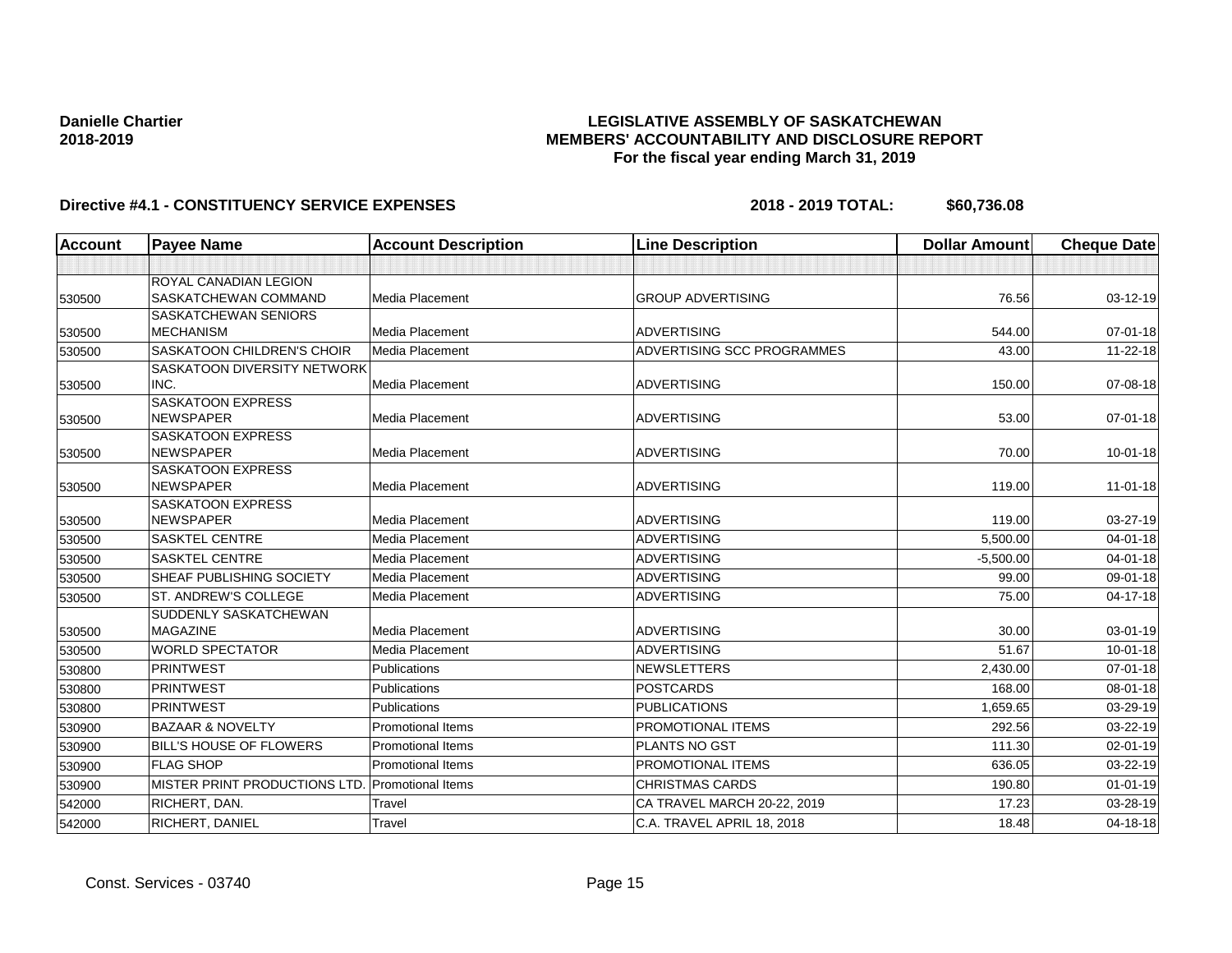## **LEGISLATIVE ASSEMBLY OF SASKATCHEWAN MEMBERS' ACCOUNTABILITY AND DISCLOSURE REPORT For the fiscal year ending March 31, 2019**

| <b>Account</b> | <b>Payee Name</b>          | <b>Account Description</b>         | <b>Line Description</b>            | <b>Dollar Amount</b> | <b>Cheque Date</b> |
|----------------|----------------------------|------------------------------------|------------------------------------|----------------------|--------------------|
|                |                            |                                    |                                    |                      |                    |
| 542000         | <b>RICHERT, DANIEL</b>     | Travel                             | C.A. TRAVEL MAY 1, 2018            | 7.17                 | $05 - 01 - 18$     |
| 542000         | <b>RICHERT, DANIEL</b>     | Travel                             | CA TRAVEL JUNE 6 2018              | 12.48                | 06-06-18           |
| 542000         | RICHERT, DANIEL            | Travel                             | C.A. TRAVEL JUNE 13 - 26, 2018     | 26.45                | 06-26-18           |
| 542000         | <b>RICHERT, DANIEL</b>     | Travel                             | CA MEETING                         | 21.48                | 08-02-18           |
| 542000         | <b>RICHERT, DANIEL</b>     | Travel                             | CA TRAVEL OCT 1 2018               | 6.35                 | $10 - 01 - 18$     |
| 542000         | <b>RICHERT, DANIEL</b>     | Travel                             | CA TRAVEL DEC 17 2018              | 4.08                 | 12-17-18           |
| 542000         | <b>RICHERT, DANIEL</b>     | Travel                             | CA TRAVEL DEC 19-20 2019           | 9.07                 | $01 - 01 - 19$     |
| 550200         | <b>STARPHOENIX</b>         | Books, Mags and Ref Materials      | SUBSCRIPTION D. CHARTIER, MLA      | 120.00               | 05-17-18           |
| 550200         | <b>STARPHOENIX</b>         | Books, Mags and Ref Materials      | <b>SUBSCRIPTION</b>                | 120.00               | 09-13-18           |
| 555000         | CHARTIER, DANIELLE E.      | <b>Other Material and Supplies</b> | <b>REIMB: MISC OFFICE SUPPLIES</b> | 33.29                | 07-04-18           |
| 555000         | CHARTIER, DANIELLE E.      | Other Material and Supplies        | <b>REIMB: MISC OFFICE SUPPLIES</b> | 22.19                | 10-05-18           |
| 555000         | CHARTIER, DANIELLE E.      | <b>Other Material and Supplies</b> | <b>REIMB: MISC OFFICE SUPPLIES</b> | 133.18               | 03-23-19           |
| 555000         | DAYS PAINTS LTD.           | Other Material and Supplies        | MISC. & OFFICE SUPPLIES            | 24.38                | 04-17-18           |
| 555000         | RICHERT, DAN.              | <b>Other Material and Supplies</b> | <b>MISC OFFICE SUPPLIES</b>        | 26.04                | 03-28-19           |
| 555000         | <b>RICHERT, DANIEL</b>     | Other Material and Supplies        | <b>MISC OFFICE SUPPLIES</b>        | 2.98                 | 06-11-18           |
| 555000         | RICHERT, DANIEL            | Other Material and Supplies        | MISC OFFICE SUPPLIES               | 412.72               | 06-22-18           |
| 555000         | <b>RICHERT, DANIEL</b>     | <b>Other Material and Supplies</b> | <b>MISC OFFICE SUPPLIES</b>        | 10.47                | $07 - 01 - 18$     |
| 555000         | <b>RICHERT, DANIEL</b>     | <b>Other Material and Supplies</b> | <b>MISC OFFICE SUPPLIES</b>        | 3.19                 | 08-22-18           |
| 555000         | <b>RICHERT, DANIEL</b>     | Other Material and Supplies        | <b>MISC OFFICE SUPPLIES</b>        | 64.87                | $10 - 01 - 18$     |
| 555000         | <b>RICHERT, DANIEL</b>     | <b>Other Material and Supplies</b> | <b>MISC OFFICE SUPPLIES</b>        | 12.20                | $10 - 01 - 18$     |
| 555000         | RICHERT, DANIEL            | Other Material and Supplies        | <b>MISC OFFICE SUPPLIES</b>        | 79.87                | 12-17-18           |
| 555000         | RICHERT, DANIEL            | Other Material and Supplies        | <b>MISC OFFICE SUPPLIES</b>        | 210.41               | $01 - 01 - 19$     |
| 555000         | <b>SUPREME BASICS</b>      | Other Material and Supplies        | MISC. & OFFICE SUPPLIES            | 84.79                | 04-03-18           |
| 555000         | <b>SUPREME BASICS</b>      | Other Material and Supplies        | <b>MISC OFFICE SUPPLIES</b>        | 79.47                | 08-09-18           |
| 555000         | <b>SUPREME BASICS</b>      | <b>Other Material and Supplies</b> | <b>MISC OFFICE SUPPLIES</b>        | 127.16               | 09-17-18           |
| 555000         | <b>SUPREME BASICS</b>      | <b>Other Material and Supplies</b> | <b>MISC OFFICE SUPPLIES</b>        | 68.87                | 03-01-19           |
| 555000         | <b>SUPREME BASICS</b>      | Other Material and Supplies        | OFFICE SUPPLIES                    | 1,134.17             | 03-20-19           |
| 555000         | <b>SUPREME BASICS</b>      | Other Material and Supplies        | <b>MISC OFFICE SUPPLIES</b>        | 308.12               | 03-28-19           |
| 555000         | WATER MATTERS DBA CULLIGAN | Other Material and Supplies        | <b>WATER COOLER RENTAL</b>         | 44.40                | $07 - 01 - 18$     |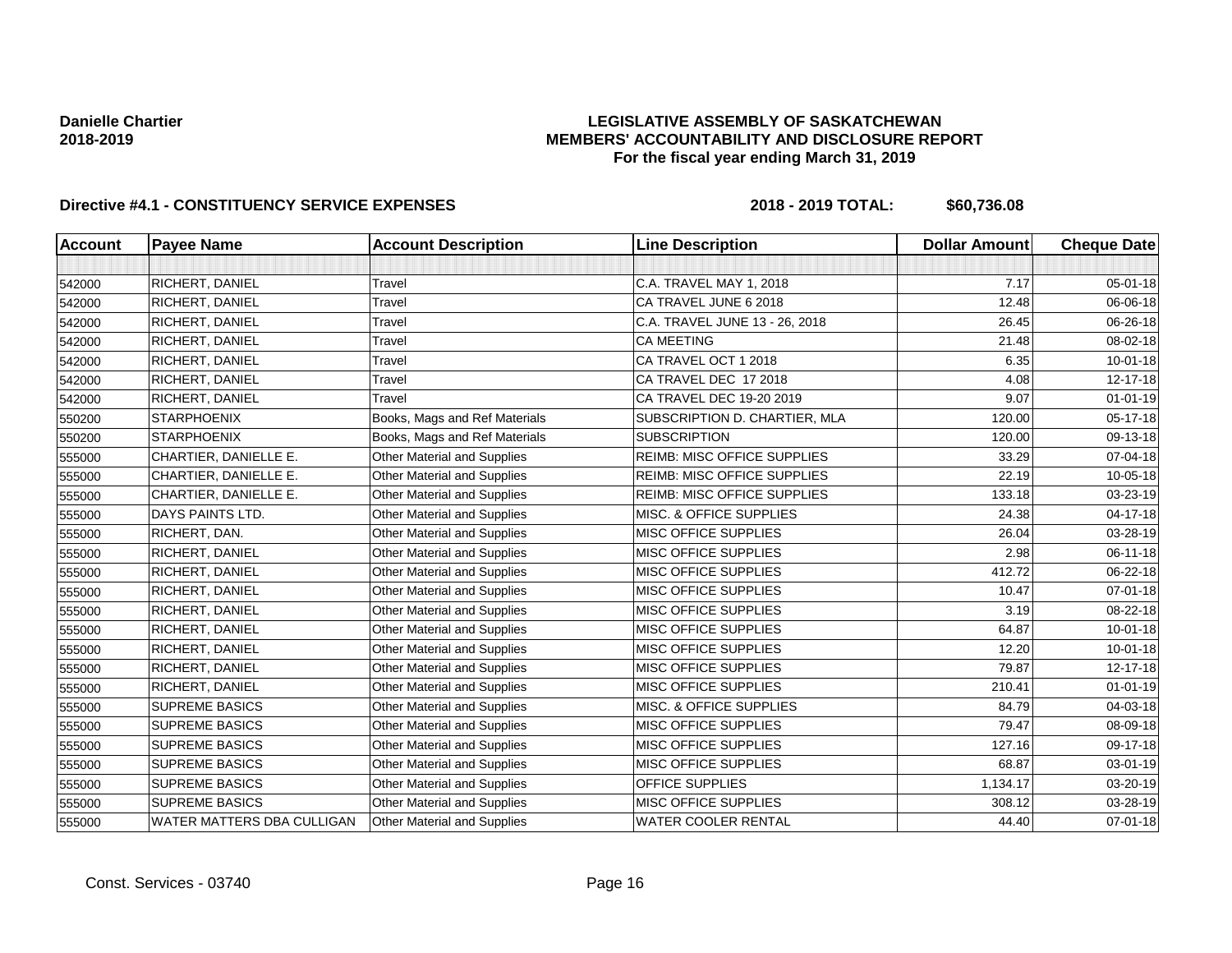## **LEGISLATIVE ASSEMBLY OF SASKATCHEWAN MEMBERS' ACCOUNTABILITY AND DISCLOSURE REPORT For the fiscal year ending March 31, 2019**

| <b>Account</b> | <b>Payee Name</b>                 | <b>Account Description</b>           | <b>Line Description</b>                         | <b>Dollar Amount</b> | Cheque Date    |
|----------------|-----------------------------------|--------------------------------------|-------------------------------------------------|----------------------|----------------|
|                |                                   |                                      |                                                 |                      |                |
| 555000         | <b>WATER MATTERS DBA CULLIGAN</b> | Other Material and Supplies          | WATER COOLER RENTAL                             | 9.40                 | 08-01-18       |
| 555000         | <b>WATER MATTERS DBA CULLIGAN</b> | Other Material and Supplies          | <b>MONTHLY WATER RENTAL</b>                     | 26.90                | 10-01-18       |
| 555000         | <b>WATER MATTERS DBA CULLIGAN</b> | Other Material and Supplies          | <b>WATER DELIVERY</b>                           | 9.40                 | 02-01-19       |
| 564300         | GOSSEN, JUDITH                    | Computer Hardware - Exp.             | COMPUTER HARDWARE                               | 1,925.50             | 03-18-19       |
| 564600         | RICHERT, DAN.                     | Computer Software - Exp              | OFFICE SUPPLIES, EQUIPMENT,<br><b>FURNITURE</b> | 188.69               | 03-28-19       |
| 565200         | CHARTIER, DANIELLE E.             | Office Furniture and Equipment - Exp | <b>REIMB: TABLES</b>                            | 117.60               | 06-18-18       |
| 565200         | RICHERT, DAN.                     | Office Furniture and Equipment - Exp | OFFICE SUPPLIES, EQUIPMENT,<br><b>FURNITURE</b> | 677.86               | 03-28-19       |
| 565200         | <b>SUPREME BASICS</b>             | Office Furniture and Equipment - Exp | <b>EQUIPMENT AND FURNITURE</b>                  | 715.34               | 03-19-19       |
| 588950         |                                   |                                      | PREPAID EXPENSE ADJUSTMENT                      | $-2,025.00$          | $03 - 11 - 19$ |
| 588950         |                                   |                                      | PREPAID EXPENSE ADJUSTMENT                      | 2,498.00             | 04-12-18       |
|                |                                   |                                      |                                                 |                      |                |
|                |                                   |                                      |                                                 |                      |                |
|                |                                   |                                      |                                                 |                      |                |
|                |                                   |                                      |                                                 |                      |                |
|                |                                   |                                      |                                                 |                      |                |
|                |                                   |                                      |                                                 |                      |                |
|                |                                   |                                      |                                                 |                      |                |
|                |                                   |                                      |                                                 |                      |                |
|                |                                   |                                      |                                                 |                      |                |
|                |                                   |                                      |                                                 |                      |                |
|                |                                   |                                      |                                                 |                      |                |
|                |                                   |                                      |                                                 |                      |                |
|                |                                   |                                      |                                                 |                      |                |
|                |                                   |                                      |                                                 |                      |                |
|                |                                   |                                      |                                                 |                      |                |
|                |                                   |                                      |                                                 |                      |                |
|                |                                   |                                      |                                                 |                      |                |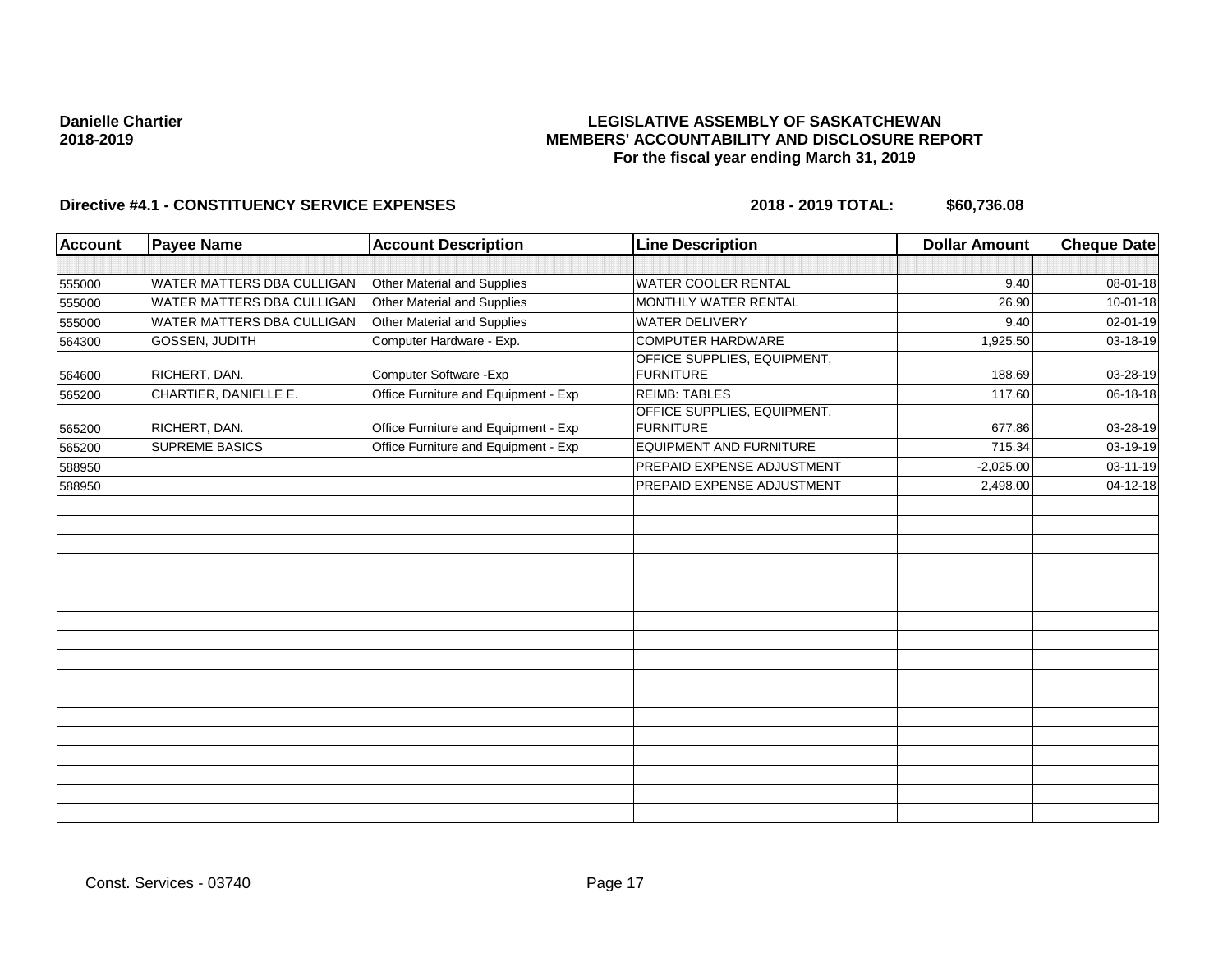## **LEGISLATIVE ASSEMBLY OF SASKATCHEWAN MEMBERS' ACCOUNTABILITY AND DISCLOSURE REPORT For the fiscal year ending March 31, 2019**

| <b>Account</b> | Payee Name | <b>Account Description</b> | <b>Line Description</b> | <b>Dollar Amount</b> | <b>Cheque Date</b> |
|----------------|------------|----------------------------|-------------------------|----------------------|--------------------|
|                |            |                            |                         |                      |                    |
|                |            |                            |                         |                      |                    |
|                |            |                            |                         |                      |                    |
|                |            |                            |                         |                      |                    |
|                |            |                            |                         |                      |                    |
|                |            |                            |                         |                      |                    |
|                |            |                            |                         |                      |                    |
|                |            |                            |                         |                      |                    |
|                |            |                            |                         |                      |                    |
|                |            |                            |                         |                      |                    |
|                |            |                            |                         |                      |                    |
|                |            |                            |                         |                      |                    |
|                |            |                            |                         |                      |                    |
|                |            |                            |                         |                      |                    |
|                |            |                            |                         |                      |                    |
|                |            |                            |                         |                      |                    |
|                |            |                            |                         |                      |                    |
|                |            |                            |                         |                      |                    |
|                |            |                            |                         |                      |                    |
|                |            |                            |                         |                      |                    |
|                |            |                            |                         |                      |                    |
|                |            |                            |                         |                      |                    |
|                |            |                            |                         |                      |                    |
|                |            |                            |                         |                      |                    |
|                |            |                            |                         |                      |                    |
|                |            |                            |                         |                      |                    |
|                |            |                            |                         |                      |                    |
|                |            |                            |                         |                      |                    |
|                |            |                            |                         |                      |                    |
|                |            |                            |                         |                      |                    |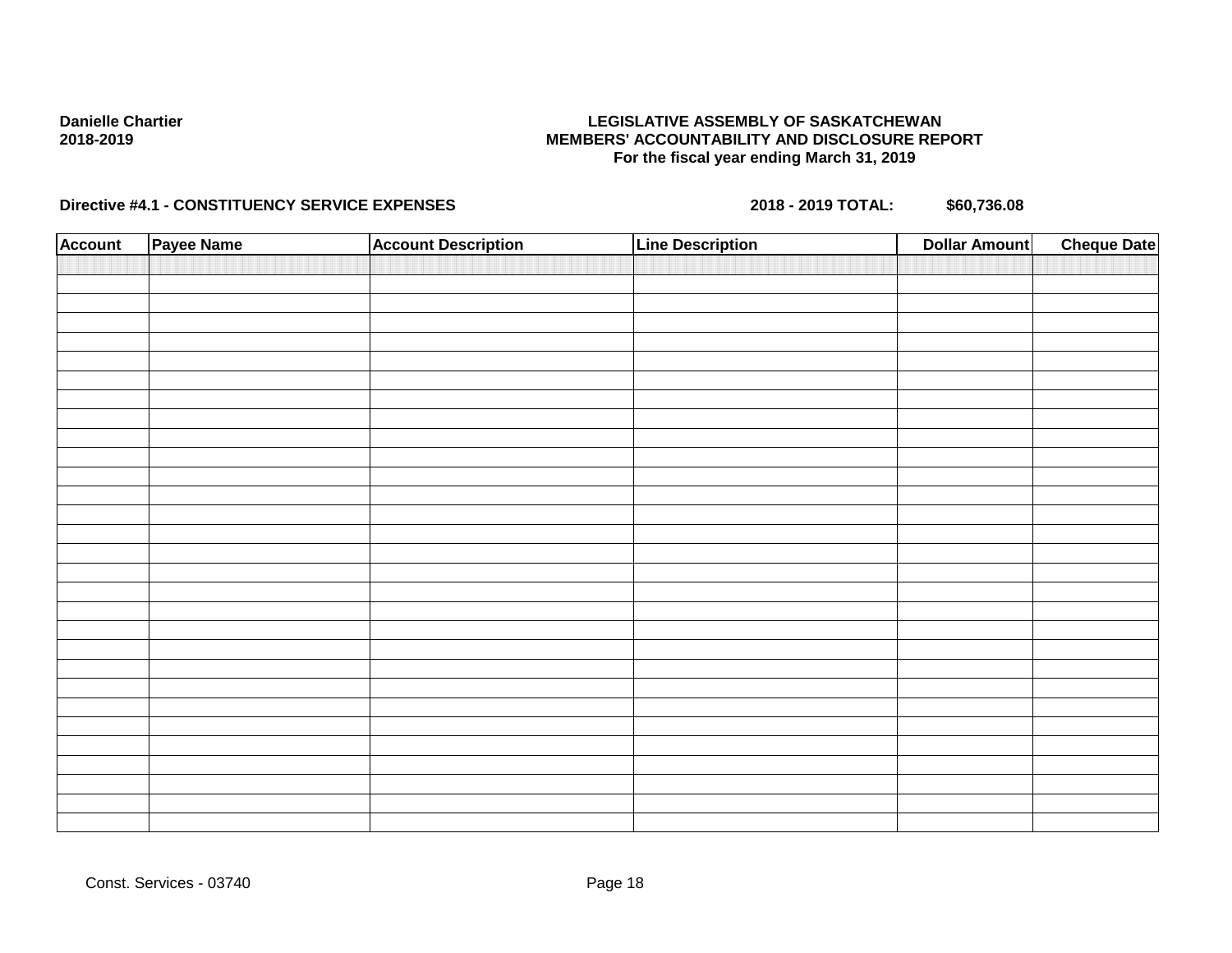## **LEGISLATIVE ASSEMBLY OF SASKATCHEWAN MEMBERS' ACCOUNTABILITY AND DISCLOSURE REPORT For the fiscal year ending March 31, 2019**

| <b>Account</b> | <b>Payee Name</b> | <b>Account Description</b> | <b>Line Description</b> | <b>Cheque Date</b><br>Dollar Amount |
|----------------|-------------------|----------------------------|-------------------------|-------------------------------------|
|                |                   |                            |                         |                                     |
|                |                   |                            |                         |                                     |
|                |                   |                            |                         |                                     |
|                |                   |                            |                         |                                     |
|                |                   |                            |                         |                                     |
|                |                   |                            |                         |                                     |
|                |                   |                            |                         |                                     |
|                |                   |                            |                         |                                     |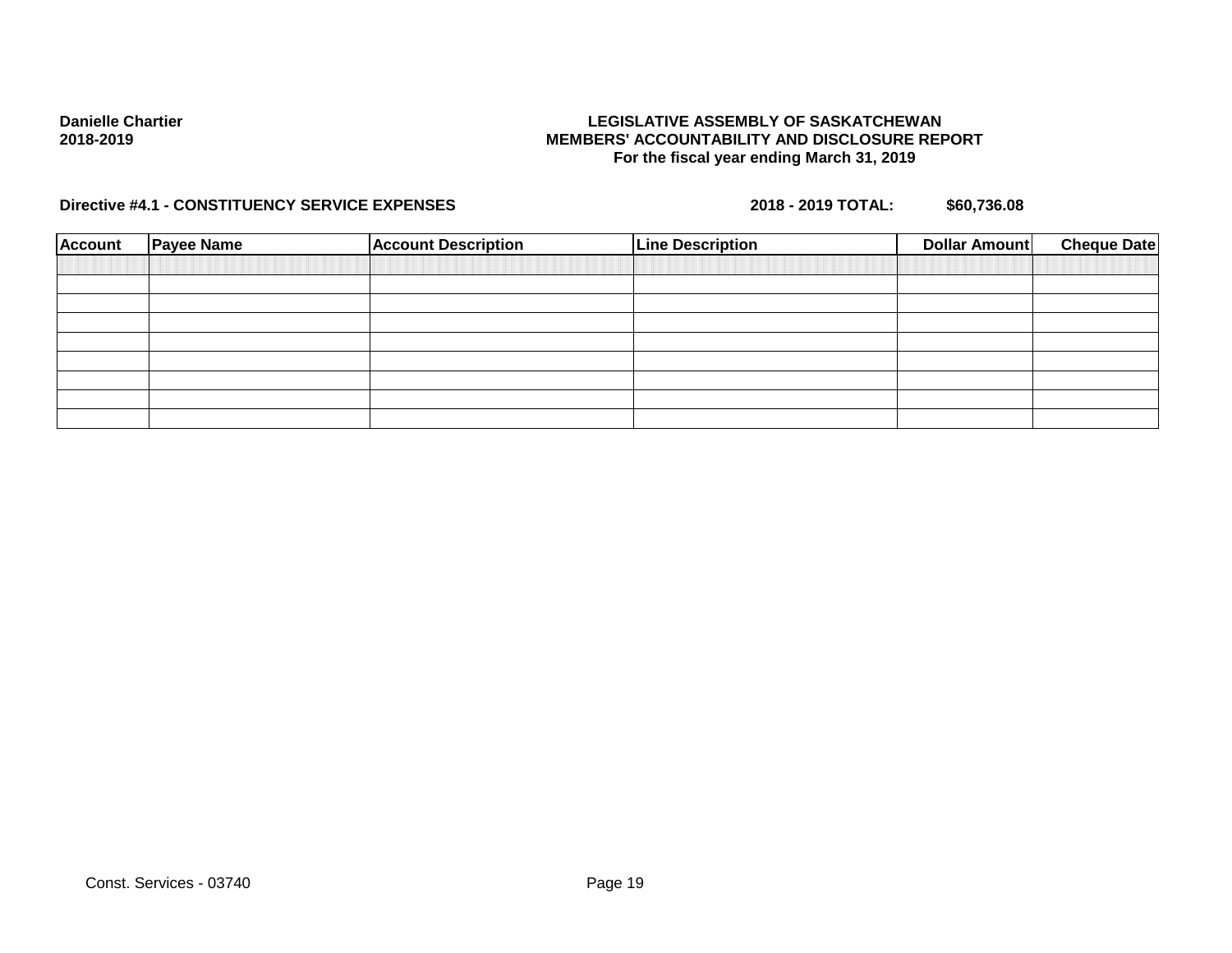## **LEGISLATIVE ASSEMBLY OF SASKATCHEWAN MEMBERS' ACCOUNTABILITY AND DISCLOSURE REPORT For the fiscal year ending March 31, 2019**

| <b>Account</b> | <b>Payee Name</b>     | <b>Account Description</b> | <b>Dollar Amount</b> | <b>Cheque Date</b> |
|----------------|-----------------------|----------------------------|----------------------|--------------------|
|                |                       |                            |                      |                    |
| 513000         | HYGGEN, VANESSA F.    | Out-of-Scope Permanent     | $\Omega$             | $04 - 10 - 18$     |
| 513000         | HYGGEN, VANESSA F.    | Out-of-Scope Permanent     | 506.34               | 04-24-18           |
| 513000         | HYGGEN, VANESSA F.    | Out-of-Scope Permanent     | 506.34               | 05-08-18           |
| 513000         | HYGGEN, VANESSA F.    | Out-of-Scope Permanent     | 506.34               | 05-23-18           |
| 513000         | HYGGEN, VANESSA F.    | Out-of-Scope Permanent     | 506.34               | 06-05-18           |
| 513000         | HYGGEN, VANESSA F.    | Out-of-Scope Permanent     | 506.34               | 06-13-18           |
| 513000         | HYGGEN, VANESSA F.    | Out-of-Scope Permanent     | 253.17               | 06-27-18           |
| 513000         | HYGGEN, VANESSA F.    | Out-of-Scope Permanent     | 1303.46              | $07 - 25 - 18$     |
| 514000         | GOSSEN, JUDITH        | Casual/Term                | $\Omega$             | 04-10-18           |
| 514000         | GOSSEN, JUDITH        | Casual/Term                | 517.90               | 04-24-18           |
| 514000         | GOSSEN, JUDITH        | Casual/Term                | 258.95               | 05-08-18           |
| 514000         | <b>GOSSEN, JUDITH</b> | Casual/Term                | 517.90               | 06-05-18           |
| 514000         | GOSSEN, JUDITH        | Casual/Term                | 517.90               | 06-13-18           |
| 514000         | GOSSEN, JUDITH        | Casual/Term                | 517.9                | 06-27-18           |
| 514000         | GOSSEN, JUDITH        | Casual/Term                | 661.78               | $07 - 11 - 18$     |
| 514000         | <b>GOSSEN, JUDITH</b> | Casual/Term                | 776.88               | 07-25-18           |
| 514000         | GOSSEN, JUDITH        | Casual/Term                | 1,812.71             | 08-08-18           |
| 514000         | GOSSEN, JUDITH        | Casual/Term                | 1035.83              | 08-22-18           |
| 514000         | GOSSEN, JUDITH        | Casual/Term                | 776.88               | 09-05-18           |
| 514000         | <b>GOSSEN, JUDITH</b> | Casual/Term                | 517.9                | 09-19-18           |
| 514000         | <b>GOSSEN, JUDITH</b> | Casual/Term                | 517.90               | 10-03-18           |
| 514000         | GOSSEN, JUDITH        | Casual/Term                | 517.9                | 10-17-18           |
| 514000         | GOSSEN, JUDITH        | Casual/Term                | 258.95               | 11-01-18           |
| 514000         | GOSSEN, JUDITH        | Casual/Term                | 517.90               | $11 - 14 - 18$     |
| 514000         | GOSSEN, JUDITH        | Casual/Term                | 517.90               | 11-28-18           |
| 514000         | GOSSEN, JUDITH        | Casual/Term                | 517.90               | $12 - 12 - 18$     |
| 514000         | <b>GOSSEN, JUDITH</b> | Casual/Term                | 625.82               | 12-27-18           |
| 514000         | GOSSEN, JUDITH        | Casual/Term                | 258.95               | 01-09-19           |
| 514000         | <b>GOSSEN, JUDITH</b> | Casual/Term                | 517.9                | 01-23-19           |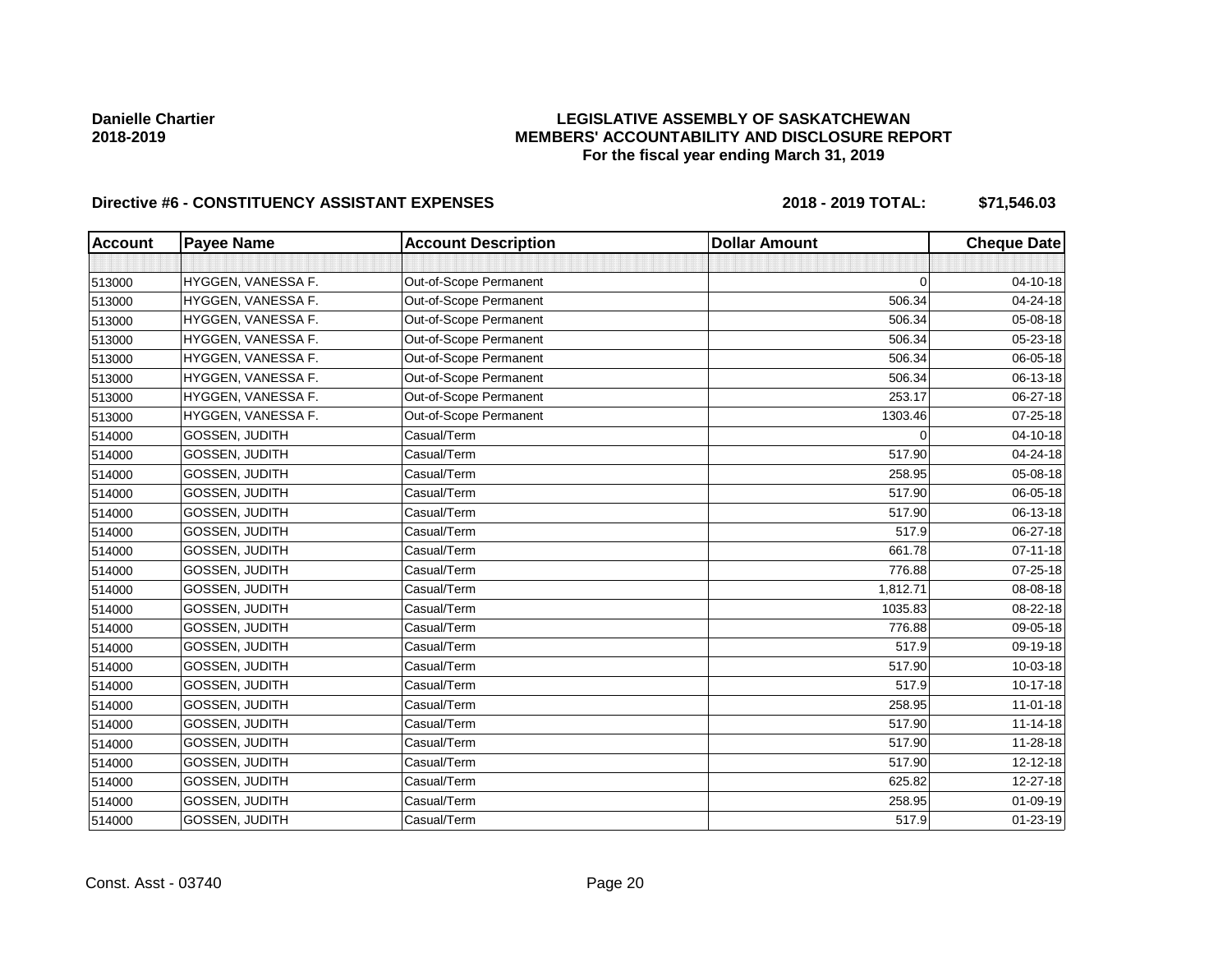## **LEGISLATIVE ASSEMBLY OF SASKATCHEWAN MEMBERS' ACCOUNTABILITY AND DISCLOSURE REPORT For the fiscal year ending March 31, 2019**

| <b>Account</b> | <b>Payee Name</b>     | <b>Account Description</b>    | <b>Dollar Amount</b> | <b>Cheque Date</b> |
|----------------|-----------------------|-------------------------------|----------------------|--------------------|
|                |                       |                               |                      |                    |
| 514000         | GOSSEN, JUDITH        | Casual/Term                   | 1,035.83             | 02-06-19           |
| 514000         | GOSSEN, JUDITH        | Casual/Term                   | 981.88               | 02-20-19           |
| 514000         | <b>GOSSEN, JUDITH</b> | Casual/Term                   | 1035.83              | 03-06-19           |
| 514000         | GOSSEN, JUDITH        | Casual/Term                   | 920.75               | 03-20-19           |
| 514000         | KITCHEN, TAMMIE       | Casual/Term                   | 1040.38              | 02-06-19           |
| 514000         | KITCHEN, TAMMIE       | Casual/Term                   | 1152.43              | 02-20-19           |
| 514000         | KITCHEN, TAMMIE       | Casual/Term                   | 1152.43              | 03-20-19           |
| 514000         | KITCHEN, TAMMIE       | Casual/Term                   | 192.08               | 04-03-19           |
| 514300         | RICHERT, DANIEL       | Part-Time/Permanent Part-Time | $\Omega$             | $04 - 10 - 18$     |
| 514300         | RICHERT, DANIEL       | Part-Time/Permanent Part-Time | 1128.25              | 04-24-18           |
| 514300         | RICHERT, DANIEL       | Part-Time/Permanent Part-Time | 1,692.37             | 05-08-18           |
| 514300         | RICHERT, DANIEL       | Part-Time/Permanent Part-Time | 1880.4               | 05-23-18           |
| 514300         | RICHERT, DANIEL       | Part-Time/Permanent Part-Time | 1316.29              | 06-05-18           |
| 514300         | RICHERT, DANIEL       | Part-Time/Permanent Part-Time | 1,504.32             | 06-13-18           |
| 514300         | RICHERT, DANIEL       | Part-Time/Permanent Part-Time | 1692.37              | 06-27-18           |
| 514300         | RICHERT, DANIEL       | Part-Time/Permanent Part-Time | 1,316.29             | $07 - 11 - 18$     |
| 514300         | RICHERT, DANIEL       | Part-Time/Permanent Part-Time | 1504.32              | 07-25-18           |
| 514300         | RICHERT, DANIEL       | Part-Time/Permanent Part-Time | 1,128.25             | 08-08-18           |
| 514300         | RICHERT, DANIEL       | Part-Time/Permanent Part-Time | 1128.25              | 08-22-18           |
| 514300         | RICHERT, DANIEL       | Part-Time/Permanent Part-Time | 1316.29              | 09-05-18           |
| 514300         | RICHERT, DANIEL       | Part-Time/Permanent Part-Time | 1316.29              | 09-19-18           |
| 514300         | RICHERT, DANIEL       | Part-Time/Permanent Part-Time | 1504.32              | $10 - 03 - 18$     |
| 514300         | RICHERT, DANIEL       | Part-Time/Permanent Part-Time | 1316.29              | 10-17-18           |
| 514300         | RICHERT, DANIEL       | Part-Time/Permanent Part-Time | 1,692.37             | $11 - 01 - 18$     |
| 514300         | RICHERT, DANIEL       | Part-Time/Permanent Part-Time | 1504.32              | $11 - 14 - 18$     |
| 514300         | RICHERT, DANIEL       | Part-Time/Permanent Part-Time | 1316.29              | 11-28-18           |
| 514300         | RICHERT, DANIEL       | Part-Time/Permanent Part-Time | 1582.68              | 12-12-18           |
| 514300         | RICHERT, DANIEL       | Part-Time/Permanent Part-Time | 1,614.01             | 12-27-18           |
| 514300         | RICHERT, DANIEL       | Part-Time/Permanent Part-Time | 564.12               | $01 - 09 - 19$     |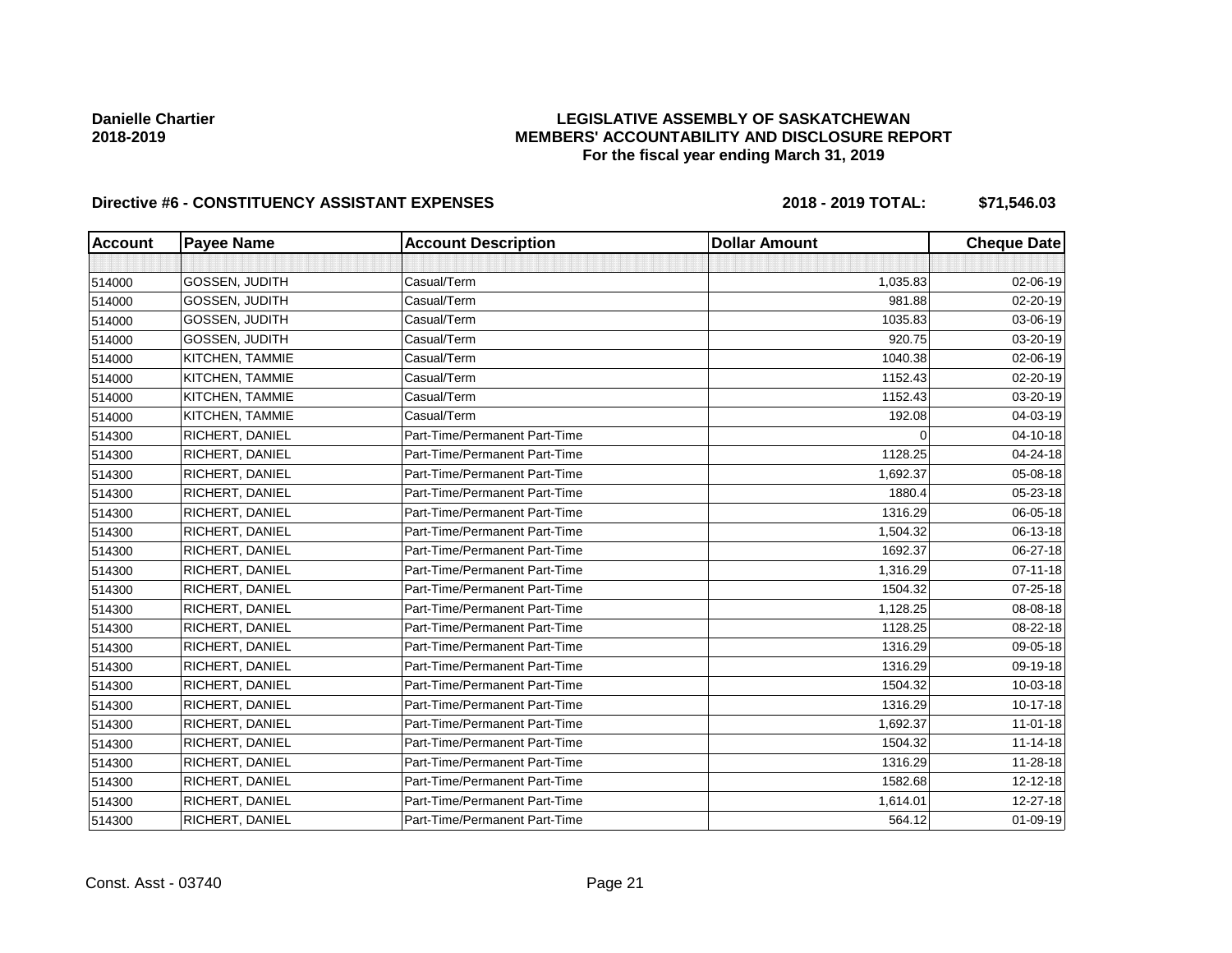## **LEGISLATIVE ASSEMBLY OF SASKATCHEWAN MEMBERS' ACCOUNTABILITY AND DISCLOSURE REPORT For the fiscal year ending March 31, 2019**

| <b>Account</b> | <b>Payee Name</b>  | <b>Account Description</b>                    | <b>Dollar Amount</b> | <b>Cheque Date</b> |
|----------------|--------------------|-----------------------------------------------|----------------------|--------------------|
|                |                    |                                               |                      |                    |
| 514300         | RICHERT, DANIEL    | Part-Time/Permanent Part-Time                 | 1,504.32             | 01-23-19           |
| 514300         | RICHERT, DANIEL    | Part-Time/Permanent Part-Time                 | 1,504.32             | 02-06-19           |
| 514300         | RICHERT, DANIEL    | Part-Time/Permanent Part-Time                 | 1504.32              | 02-20-19           |
| 514300         | RICHERT, DANIEL    | Part-Time/Permanent Part-Time                 | 1316.29              | 03-06-19           |
| 514300         | RICHERT, DANIEL    | Part-Time/Permanent Part-Time                 | 104.47               | 03-20-19           |
| 514300         | RICHERT, DANIEL    | Part-Time/Permanent Part-Time                 | 1757.66              | 04-03-19           |
| 517100         | HYGGEN, VANESSA F. | Severance Pay                                 | 2217.11              | 07-25-18           |
| 517100         | HYGGEN, VANESSA F. | Severance Pay                                 | 2217.11              | 08-08-18           |
| 517100         | HYGGEN, VANESSA F. | Severance Pay                                 | 2,217.11             | 08-22-18           |
| 517100         | HYGGEN, VANESSA F. | Severance Pay                                 | 2217.11              | 09-05-18           |
| 517100         | HYGGEN, VANESSA F. | Severance Pay                                 | 2,217.11             | 09-19-18           |
| 517100         | HYGGEN, VANESSA F. | Severance Pay                                 | 2,217.10             | 10-03-18           |
| 519900         | None (Default)     | Change in Y/E Accrued Empl Leave Entitlements | $-1,229.68$          | 04-18-18           |
|                |                    |                                               |                      |                    |
|                |                    |                                               |                      |                    |
|                |                    |                                               |                      |                    |
|                |                    |                                               |                      |                    |
|                |                    |                                               |                      |                    |
|                |                    |                                               |                      |                    |
|                |                    |                                               |                      |                    |
|                |                    |                                               |                      |                    |
|                |                    |                                               |                      |                    |
|                |                    |                                               |                      |                    |
|                |                    |                                               |                      |                    |
|                |                    |                                               |                      |                    |
|                |                    |                                               |                      |                    |
|                |                    |                                               |                      |                    |
|                |                    |                                               |                      |                    |
|                |                    |                                               |                      |                    |